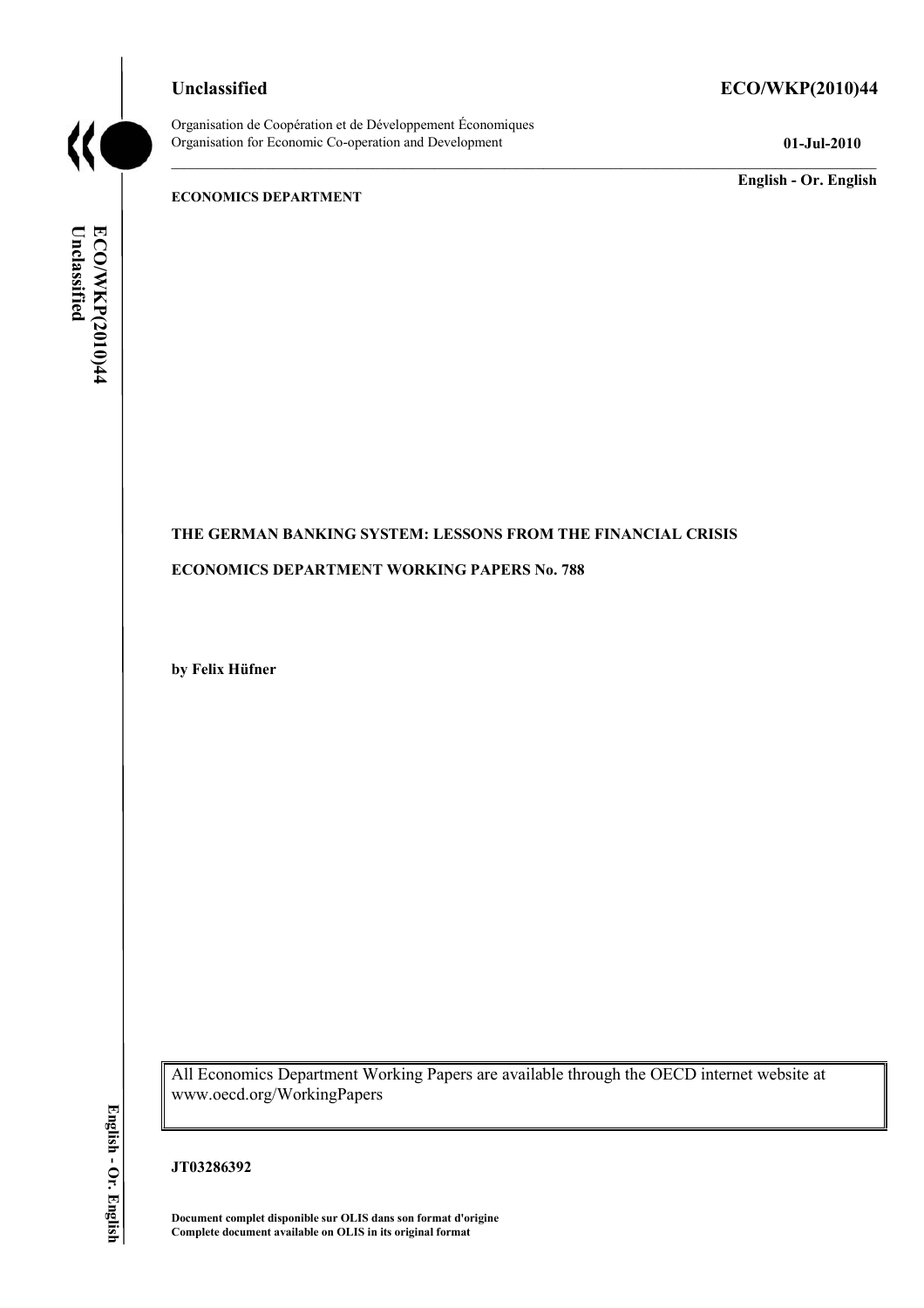#### **SUMMARY/RESUME**

#### **The German banking system: lessons from the financial crisis**

The German banking system came under pressure during the financial crisis, not least due to its significant exposure to toxic assets which originated in the US. In the short run, the stability of the system has been achieved, in large part through substantial government support measures. However, ensuring adequate capitalization of the banking system remains a major challenge going forward and may require more active government involvement. The underlying causes of the banking sector problems are related to: i) the activities of the Landesbanken which benefitted from government guarantees without a proper business model; ii) weak capitalization and high fragmentation of the whole banking system, possibly related to the particularly rigid three-pillar structure; and iii) deficiencies in banking regulation and supervision. The challenge is to address these three causes in order to raise the long-run stability of the banking system. This paper relates to the 2010 OECD Economic Review of Germany (*www.oecd.org/eco/surveys/germany*).

*JEL Classification*: G01; G15; G21; G38; *Key words*: Landesbanken; banking sector; financial stability; banking supervision; financial crisis;

#### \*\*\*\*\*\*\*\*\*\*\*\*\*\*\*\*\*\*\*\*\*\*

#### **Le système bancaire : les leçons de la crise financière**

Le système bancaire allemand a subi des tensions durant la crise financière, notamment en raison de sa forte exposition à des actifs toxiques générés aux États-Unis. À court terme, la stabilité du système a pu être assurée en grande partie au moyen de mesures substantielles de soutien de la part du gouvernement. Néanmoins, parvenir à une capitalisation convenable du système bancaire reste un défi majeur pour la période à venir et nécessitera sans doute une intervention plus active des pouvoirs publics. Les causes profondes des problèmes du système bancaire sont liées aux facteurs suivants : i) les activités des Landesbanken qui ont bénéficié des garanties de l'État sans avoir de véritable modèle économique ; ii) la capitalisation et la rentabilité médiocres du système bancaire dans son ensemble, éventuellement liée à son organisation particulièrement rigide autour de trois piliers ; et iii) les carences de la réglementation et du contrôle bancaire. Tout le problème consiste à s'attaquer à ces trois causes pour accroître la stabilité de long terme du système. Ce document se rapporte à *l'Étude économique de l'Allemagne de l'OCDE, 2010, (www.oecd.org/eco/etudes/allemagne).* 

#### *Classification JEL* : G01; G15; G21; G38;

*Mots clés* : Landesbanken ; le secteur bancaire ; la stabilité financière ; le contrôle bancaire ; la crise financière;

**Copyright OECD 2010 Application for permission to reproduce or translate all, or part of, this material should be made to: Head of Publications Service, OECD, 2 rue André-Pascal, 75775 Paris cedex 16, France.**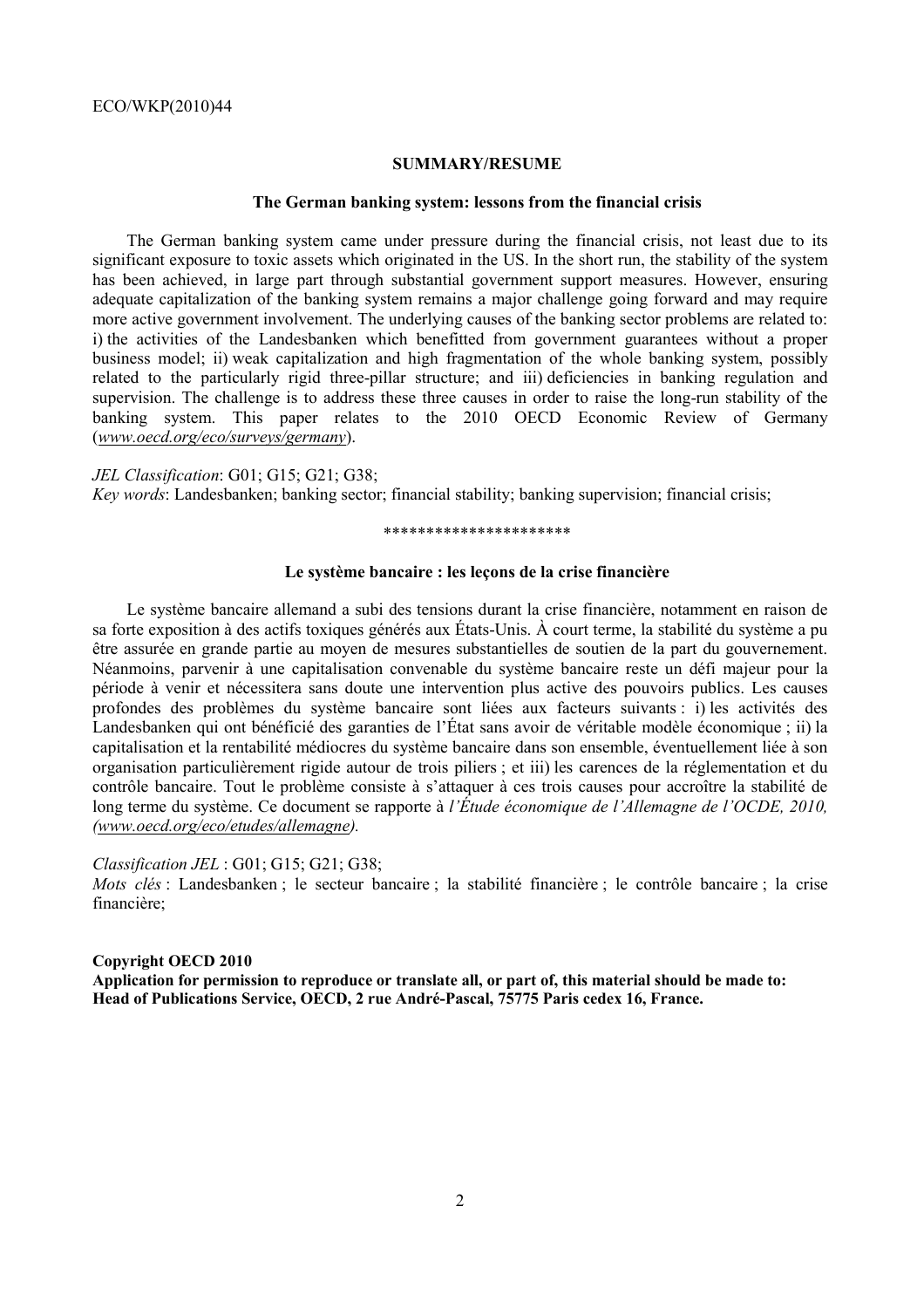### **TABLE OF CONTENTS**

### **Tables**

|  |  |  |  |  |  |  |  |  | 1. Exposure of selected German banks to conduits and special investment vehicles |  |
|--|--|--|--|--|--|--|--|--|----------------------------------------------------------------------------------|--|
|  |  |  |  |  |  |  |  |  |                                                                                  |  |
|  |  |  |  |  |  |  |  |  |                                                                                  |  |
|  |  |  |  |  |  |  |  |  |                                                                                  |  |

## **Figures**

### **Boxes**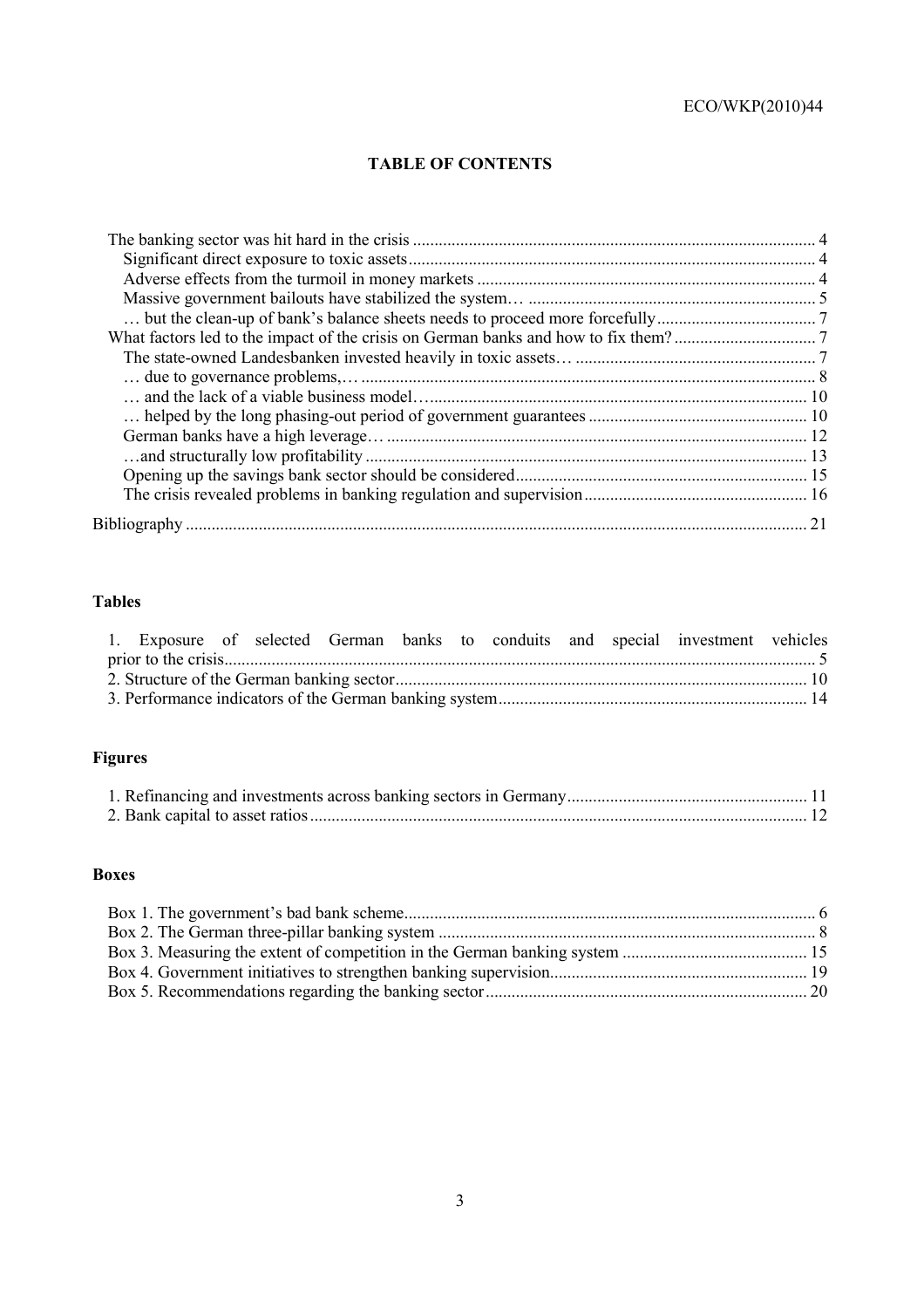#### **THE GERMAN BANKING SYSTEM: LESSONS FROM THE FINANCIAL CRISIS**

### By Felix Hüfner $<sup>1</sup>$ .</sup>

#### **The banking sector was hit hard in the crisis**

Although real GDP growth in Germany remained buoyant until early 2008, German banks were among the first to suffer from the crisis on financial markets that reached Europe in mid-2007, leading to several bail-outs of banks by the government. This disconnect between bank performance and domestic economic developments is due to the direct and indirect exposure of German banks to developments in international financial markets.

#### *Significant direct exposure to toxic assets*

In particular, banks were directly affected through their substantial exposure to structured credit products originated in the US, often through off-balance sheet vehicles (Table 1). In total, toxic structured credit securities in the German banking system are estimated to amount to EUR 230 billion (2¾ per cent of 2008 total assets).<sup>2</sup> According to Bloomberg, German banks accounted for around 7% of global write-downs on such assets in the period January 2007 to October 2009. Although almost all groups of banks are affected, the state-owned *Landesbanken* stand out, accounting for onethird of all losses even though their share of business volume is only 20%. Recent estimates suggest that significant risks still remain on the balance sheets and that further write-downs could amount to EUR 10-15 billion, most of it due to Collateralized Debt Obligations (Bundesbank, 2009).<sup>3</sup>

#### *Adverse effects from the turmoil in money markets*

 $\overline{a}$ 

In addition, notwithstanding the fact that German banks are less reliant on borrowing in financial markets than banks in other countries, some institutions indirectly suffered from the substantial turmoil in money markets following the collapse of Lehman Brothers as they could not roll over their wholesale funding. The most prominent casualty of this development was Hypo Real Estate, which had to be rescued by the government at the end of September 2008. The weakness in the domestic economy, by contrast, has not yet affected the banking system significantly, although write-downs on loans are likely to rise sharply (Bundesbank, 2009).

<sup>1.</sup> Senior Economist in the OECD Economics Department. This paper builds on Chapter 4 of the 2010 OECD Economic Survey of Germany. The author thanks OECD staff members Andrew Dean, Bob Ford, Isabell Koske and Andreas Wörgötter for valuable comments. The paper also benefitted from discussions with experts of the Bundesbank, the Ministry of Finance, the Association of German Banks and the German Savings Bank Association.

<sup>2.</sup> See speech by Finance Minister Steinbrück "Die Rolle des Staates in der Sozialen Marktwirtschaft" on 9 July 2009 in Frankfurt/Main.

<sup>3.</sup> These estimates are based on a comparison between nominal values and book values of securitized assets on the balance sheets of large German banks and their market price development since January 2007.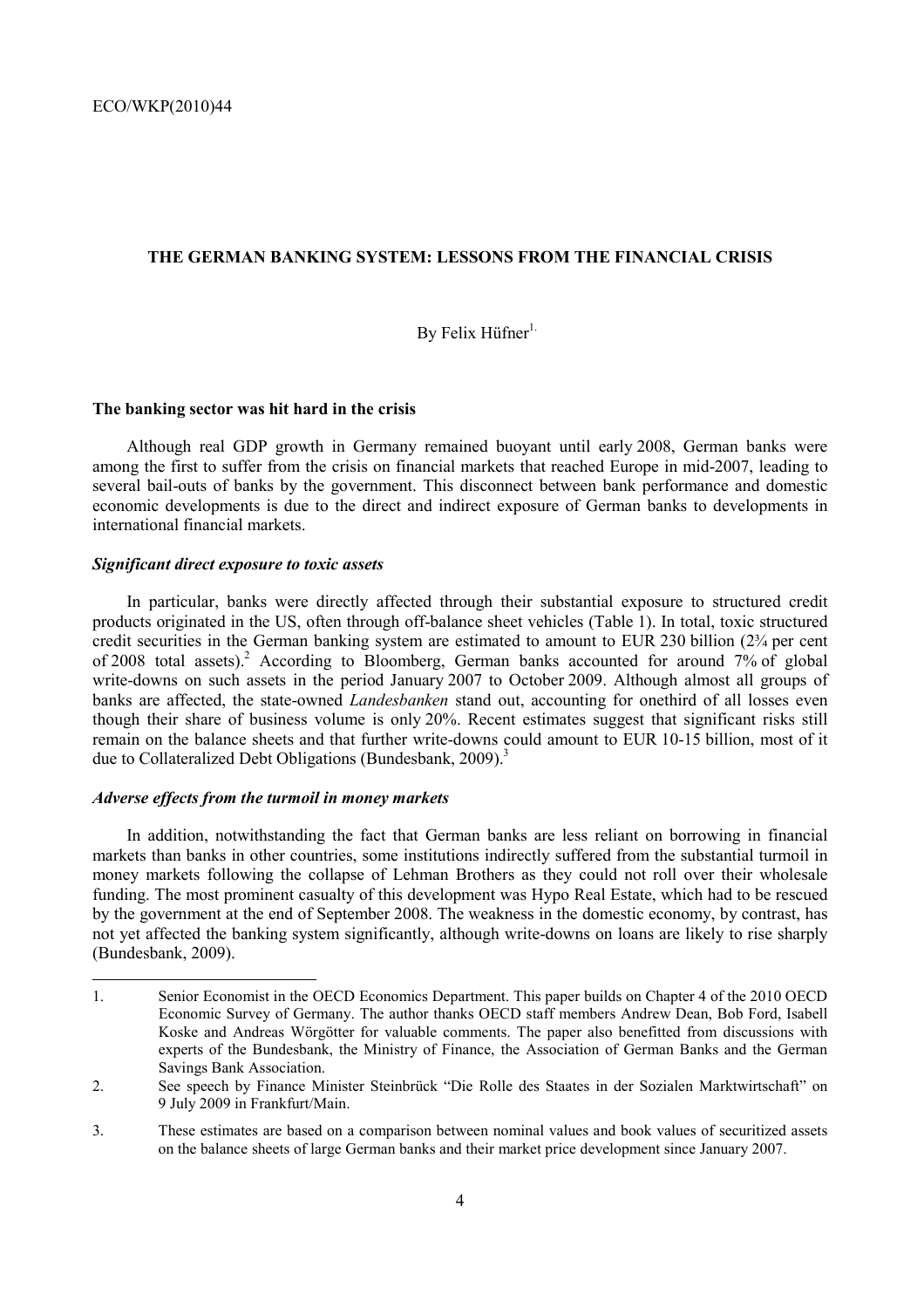|                      |                        | Conduit- and SIV financed assets |                |  |
|----------------------|------------------------|----------------------------------|----------------|--|
|                      | Ownership              | In % of capital                  | In % of assets |  |
| Sachsen-Finanzgruppe | Public (Landesbank)    | 1 1 2 6                          | 30.3           |  |
| WestLB               | Public (Landesbank)    | 542                              | 12.7           |  |
| IKB                  | Private                | 494                              | 20.5           |  |
| Dresdner Bank        | Private                | 364                              | 9.9            |  |
| Landesbank Berlin    | Public (Landesbank)    | 179                              | 2.2            |  |
| Bayern LB            | Public (Landesbank)    | 170                              | 5.1            |  |
| <b>HSH Nordbank</b>  | Public (Landesbank)    | 126                              | 4              |  |
| Deutsche Bank        | Private                | 114                              | 3.3            |  |
| HVB.                 | Private                | 105                              | 6.6            |  |
| NORD LB              | Public (Landesbank)    | 89                               | 2.9            |  |
| Commerzbank          | Private                | 85                               | 2.2            |  |
| Helaba               | Public (Landesbank)    | 68                               | 1.1            |  |
| DZ-Bank              | Private (Co-operative) | 61                               | 1.3            |  |
| <b>LBBW</b>          | Public (Landesbank)    | 59                               | 1.7            |  |
| KfW                  | <b>Public</b>          | 58                               | 2.6            |  |

#### **Table 1. Exposure of selected German banks to conduits and special investment vehicles prior to the crisis**

*Note*: Comparability is limited by different dates and varying definitions.

*Source*: Fitch Ratings (2007), ABCP Concerns Trigger Liquidity Issues for German Banks, Germany Special Report, August.

#### *Massive government bailouts have stabilized the system…*

 $\overline{a}$ 

As of August 2009, the volume of the government's rescue programmes amounted to 24% of 2008 GDP, broadly comparable with that in other countries; the average EU country provided 26% of GDP and the United States 26% of GDP (Stolz and Wedow, 2009).<sup>4</sup> The government's actions can be divided into several steps. In a first step, from August 2007 until the fall of Lehman Brothers in September 2008, government involvement comprised mostly stand-alone actions for individual institutions. During this period, four banks (IKB, WestLB, BayernLB and SachsenLB) received capital injections, credit lines and asset-backed security loss guarantees. In a second step, a more comprehensive support package was introduced following the rescue of Hypo Real Estate at the end of September 2008. The government proceeded on 5 October 2008 by guaranteeing all private bank accounts and on 13 October 2008 announced the setup of a EUR 480 billion Financial Market Stabilization Fund (SOFFIN). SOFFIN can guarantee up to EUR 400 billion of bank financing and use EUR 70 billion for recapitalization and asset purchases (the amount can be increased by EUR 10 billion on the approval of the Budget Committee of the parliament). So far, a few banks have received government capital through the SOFFIN and several have obtained guarantees.<sup>5</sup> Banks that obtain help from SOFFIN have to cap the salary of board members at EUR 500 000 and are not allowed to pay bonuses.

<sup>4.</sup> The data are total committed amounts including capital injections, liability guarantees and asset support.

<sup>5.</sup> Until October 2009, SOFFIN provided EUR 127.7 billion of guarantees, EUR 21.9 billion in capital injections and took over EUR 5.9 billion of assets (Sachverständigenrat, 2009).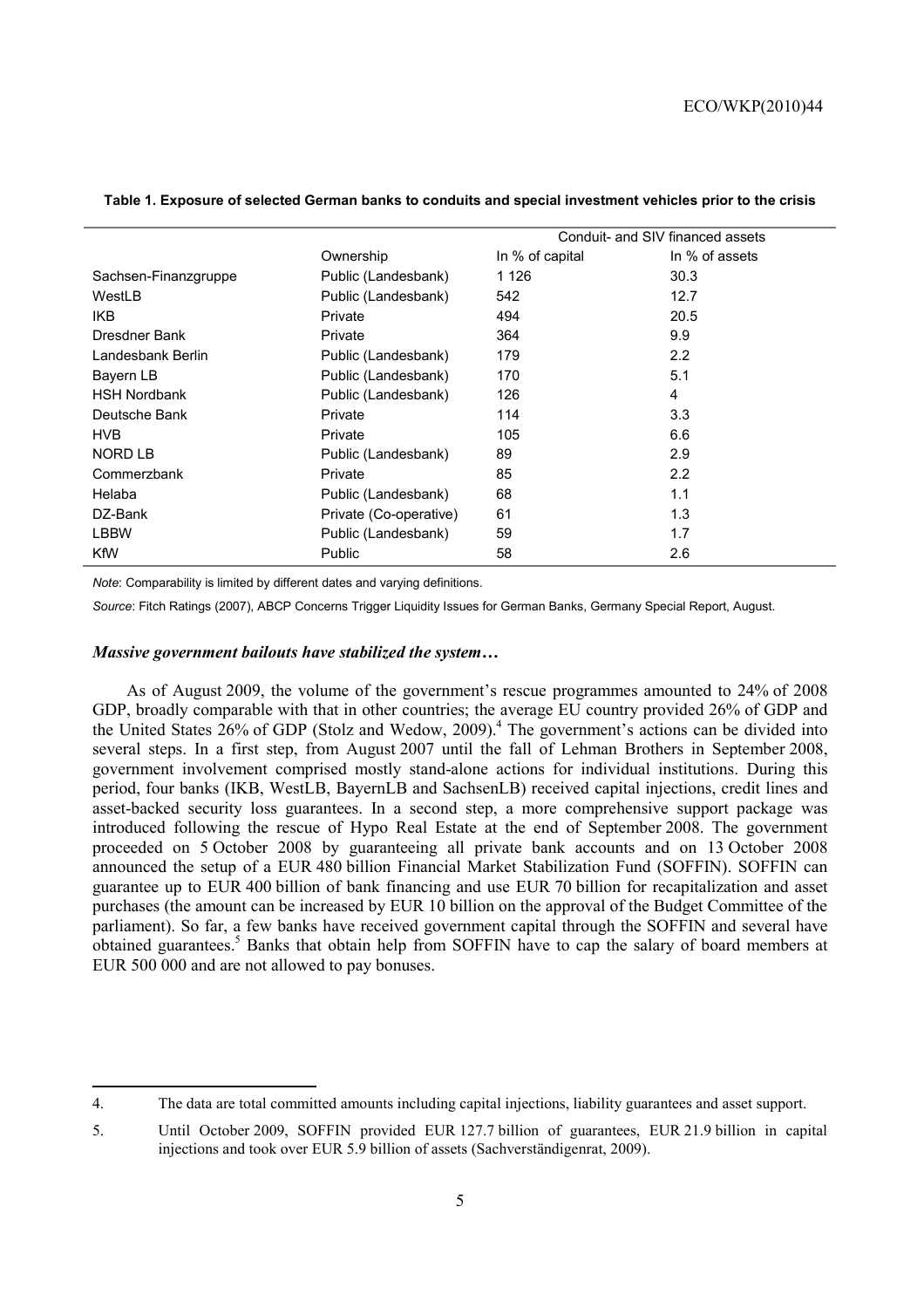The first two phases in the government's crisis response were thus primarily dealing with the immediate threat of banking failure and avoiding bank runs. Since then, the discussion has moved towards addressing the balance sheet problems of the banking sector at large, notably the removal of bad assets. While the SOFFIN can purchase assets from banks, only one bank has made use of this option so far, which may be related to the fact that the maximum amount is restricted to EUR 5 billion per institution. Thus, in July 2009 the government put forth a plan to set up individual bad banks which do not require immediate government funding (Box 1). The intention was to break the vicious cycle of deleveraging and uncertainty that emerges when assets previously not at risk become impaired.

#### **Box 1. The government's bad bank scheme**

In July 2009 parliament passed a law on the establishment of bad banks. Two types of bad bank were envisaged, one allowing the transfer of toxic assets to a special purpose vehicle (SPV) (which can be used by both private and public banks) and one allowing the establishment of public sector vehicles targeted at public sector banks and allowing them to transfer a broader set of assets (this is called the "consolidation model"). Neither vehicle requires authorisation to conduct banking business nor has to fulfil regulatory capital requirements.

Under the SPV model, financial institutions may apply to the SOFFIN to set up a bad bank to which they can transfer structured credit products (no loans). In exchange, the SPV issues securities equal to either the book value (as of 30 June 2008) of the transferred assets minus a 10% discount or the real economic value<sup>1</sup> (whichever is higher). These securities have a government guarantee (under the SOFFIN guarantee scheme), for which the bank has to pay a fee, and may be used for refinancing operations at the ECB. As a consequence, the participating bank does not have to fear further write-downs on those assets and the guaranteed bonds they receive in return reduce capital requirements due to their lower risk weighting, thus increasing lending capacity. At the time of the transfer, the expected losses of the SPV are calculated (equal to the difference between the estimated true value of the transferred assets minus a discount and their transfer value) and spread over a period of up to 20 years. The transferring bank has to cover these losses in equal instalments out of future net profits to the extent that these would be paid out to shareholders.<sup>2</sup> The shareholders also remain liable for any losses that exceed those estimated at the time of transfer and need to pay them out of future distributed earnings.<sup>3</sup> This structure is important as under both German and IFRS accounting rules, banks normally need to build up reserves for future liabilities (which would mean that the losses effectively remain on the banks' balance sheets). However, if a liability depends on future earnings and the decision of the supervisory board whether to pay out a dividend or not, the bank may not have to account for it as it is only an indirect liability. This accounting trick therefore effectively cleans the balance sheet from losses associated with the transferred assets. However, the treatment of such future liabilities under IFRS accounting rules is still waiting for a final verdict from the International Financial Reporting Interpretations Committee (IFRIC).

In order to attract new capital, the transferring bank may issue preference shares (also with voting rights) having preferential treatment over the SOFFIN. Banks participating in the scheme have to be available for stress testing under the SOFFIN's guidelines, the results of which are not published, however. Rather than removing the assets by selling them to the SPV, the intended model works more like a balance sheet trick: the shareholders remain liable for the losses but they do not have to be put on the balance sheet and thus do not adversely affect capital. Applications for setting up a bad bank under the SPV model had to be submitted by 22 January 2010, but no bank had announced to set up such a scheme.

Under the consolidation model, banks are allowed to transfer not only structured credit products but also other debt securities as well as loans and receivables to a public sector vehicle (PSV). This vehicle is organisationally and economically independent and does not have to mark-to-market assets (German accounting rules under HGB apply). It can be set up either under federal law under the SOFFIN (*Anstalt in der Anstalt*) or under state law (*Anstalt des öffentlichen Rechts nach Landesrecht*). The purpose is to remove whole portfolios of non-core assets or business units (assets and liabilities) with a view to shrinking the balance sheet and restructuring the bank. This scheme is therefore particularly aimed at facilitating restructuring of the *Landesbanken*, which are in need of finding a new business model (the scheme is thus also called "consolidation model"). If the PSV is set up under federal law, structured securities that are transferred may receive in return securities that are guaranteed by the SOFFIN as is the case in the SPV model (this is not possible if the PSV is set up under state law). The risks related to the transferred assets have to be borne by the owners of the banks, *i.e. Länder* and regional savings banks associations, as they remain owners of the assets. The future losses of the PSV have to be paid out of net profits of the transferring bank and the owners if the earnings are insufficient. The loss liability of the regional savings bank associations is capped at the extent of liability they had on 30 June 2008. So far only two banks are planning to set up a PSV.

1. However, the value of the transferred asset may not exceed its book value on 31 March 2009. Only assets that the bank acquired before 31 December 2008 may be transferred. The discount to the transferred asset's book value is only applied if the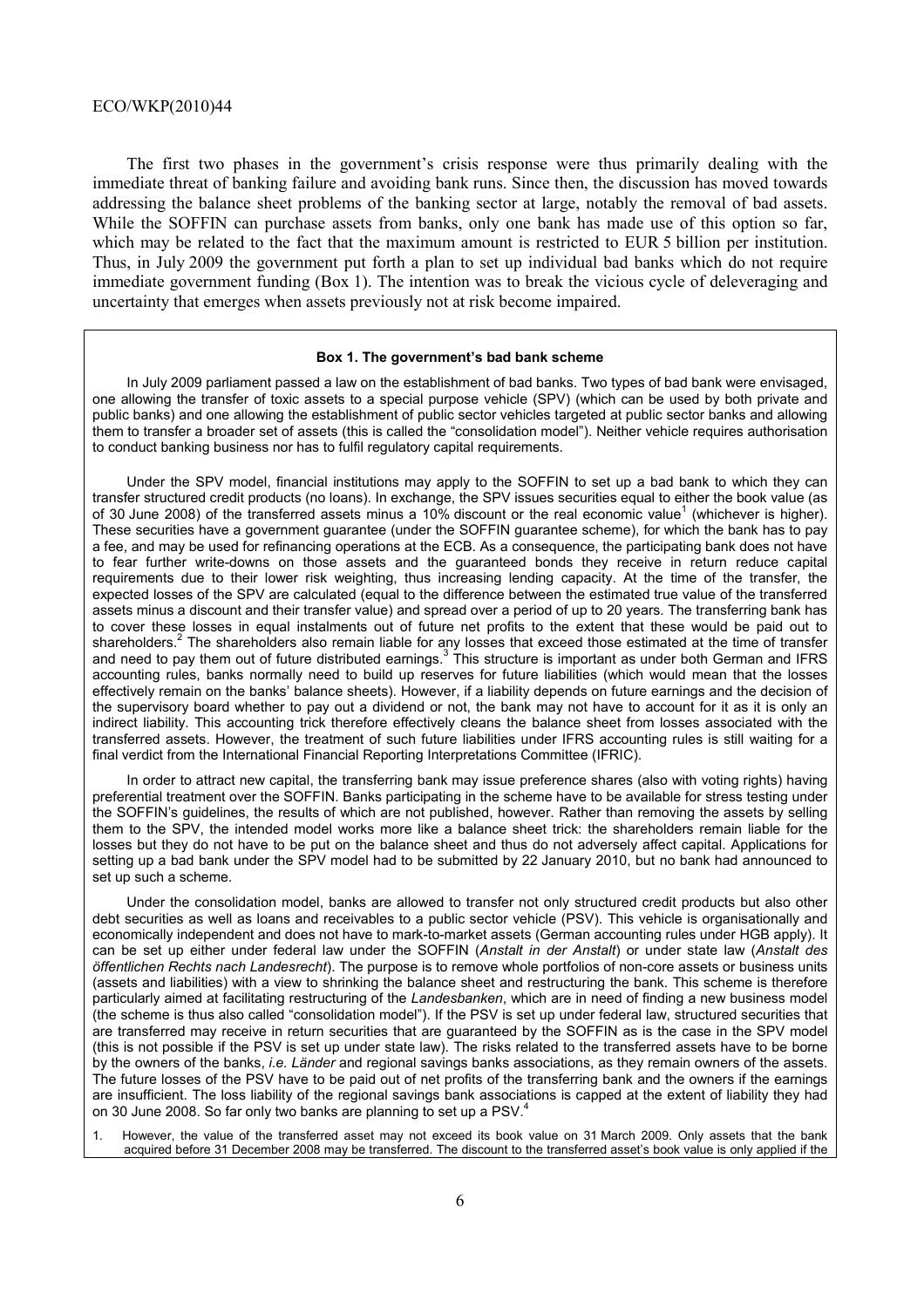bank retains a core capital ratio of at least 7%. The real economic value is estimated by the transferring bank and is checked by an expert third party nominated by SOFFIN and confirmed by the banking supervisors.

- 2. If in any year, the profit available for payout to shareholders is lower than the annual loss instalment, the loss compensation to be paid in future years will be increased accordingly.
- 3. The loss may also be covered by issuing shares to SOFFIN. If at maturity the SPV ends up with a profit, this will be given to the shareholders of the transferring bank.
- 4. WestLB wants to transfer assets worth EUR 85 billion and Hypo Real Estate is planning to transfer EUR 210 billion.

#### *… but the clean-up of bank's balance sheets needs to proceed more forcefully*

Participation in these bad bank schemes has been very limited. Only two banks decided to transfer assets with one of the two transactions replacing an earlier asset transfer with SOFFIN mentioned before. Banks may still be hesitant as there remains some uncertainty regarding the accounting of the future liabilities arising from losses on its toxic assets under IFRS rules (Box 1). Also, the scheme was intentionally set up as a voluntary one so that participation could have negative reputation effects for the bank.

With the lessons from earlier banking crises suggesting the importance of recapitalization of assetcleansed banks, the limited use of the government's scheme is worrisome and could unnecessarily prolong the crisis or prevent a sustained recovery (OECD, 2009a). Therefore, the authorities should play an active role by closely monitoring capital adequacy. One way to proceed is to pursue mandatory stress-tests of the whole banking system to identify those institutions that are undercapitalized. In order to provide public funds if needed and as a last resort, to those banks that are in need of capital but that are not able to raise it from private sources, current support instruments should be maintained.

#### **What factors led to the impact of the crisis on German banks and how to fix them?**

Beyond the immediate challenge of restoring and maintaining the stability of the banking system, the underlying causes of the crisis need to be understood in order to draw lessons for reform. The evidence points to the importance of three connected factors:

- The role of the *Landesbanken*.
- Structurally low profitability and capitalization of German banks.
- Severe shortcomings in banking supervision.

#### *The state-owned Landesbanken invested heavily in toxic assets…*

The German financial system is distinguished by two features: *First*, it is a bank based rather than a capital-market based system. For example, the ratio of bank assets to GDP is higher than in most OECD countries and stock market capitalisation as a ratio of GDP is lower. *Second*, the structure of the banking system is very fragmented, with the public sector exerting a strong influence (Box 2). The share of the German banking system in public ownership prior to the crisis amounted to around 40% of total assets, by far the largest share among OECD countries (Portugal came in as second with a share of 25%).<sup>6</sup> In 2008, four of the ten largest German banks by assets were publicly owned. Apart from some special purpose banks, this mainly reflects the savings banks group (along with associated mortgage banks and

 $\overline{a}$ 6. Data refer to 2005 and are taken from the Worldbank Financial Regulation Database. Public ownership of the banking system has increased significantly during the financial crisis in several OECD countries due to rescue operations.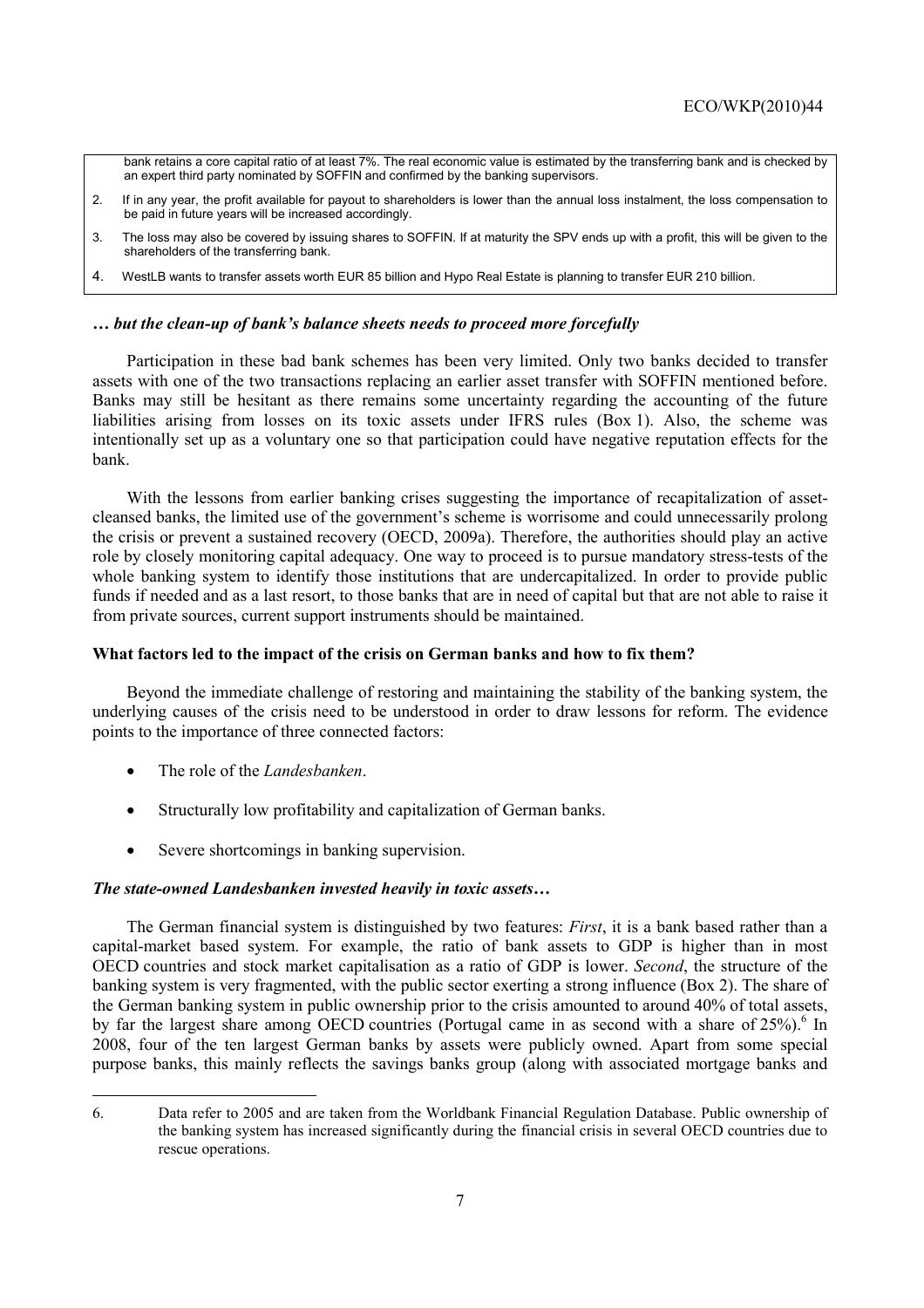building and loan associations) including the *Landesbanken,* which account for one-fifth of the total assets of the banking system (equal to the share of the five big private commercial banks).

#### *… due to governance problems,…*

The publicly-owned *Landesbanken* are at centre stage during this crisis as their exposure to toxic assets and the write-downs (relative to assets) so far exceed those of other banking sectors (Table 1). The savings banks were not directly exposed to toxic assets due to their regional domestic focus (but as owners of the *Landesbanken* are indirectly affected). From a theoretical point of view, public ownership is not necessarily related to more risk taking, as profit maximization is not the primary concern. However, weaker banking skills and governance structures, unstable business models and political influence may well raise the fragility of publicly owned banks. The empirical evidence is inconclusive. Iannotta *et al.* (2007) find in a sample of European banks that public-sector banks exhibit poorer loan quality and higher insolvency risk than other banks. By contrast, Garcia Marco and Robles Fernandez (2008) find that Spanish commercial banks are less stable than Spanish savings banks and Beck *et al.* (2009) find for Germany that privately-owned banks are the least stable, followed by the savings banks and the co-operative banks (but their sample ends in 2007 and excludes the *Landesbanken*, the five largest private banks and two co-operative central institutions). The analysis by Hau and Thum (2009) points to governance problems in German banks in public ownership due to lack of skills. They find that the financial and managerial competence of supervisory board members is systematically lower in state-owned banks compared to private banks. In particular, their results suggest that bank performance during this crisis was directly correlated with supervisory board competence. This is in line with the observation that even before the crisis the *Landesbanken* were among the worst performing banking groups in Germany.<sup>7</sup>

#### **Box 2. The German three-pillar banking system**

The German banking system is divided into three pillars: private commercial banks, public-sector banks and co-operative banks with the distinction being made on the basis of their legal form.<sup>1</sup> It is dominated by universal banks (accounting for 97% of all institutions and 75% of assets) and the majority of institutions are not strictly profit-maximizing entities (82% of institutions and 44% of assets).

Private commercial banks account for around one-tenth of all credit institutions in Germany and for around one-third of the total business volume. They comprise the large banks and smaller regional banks, private banks and branches of foreign banks. While the large banks are truly universal banks, combining retail and corporate banking business with investment banking activities, the regional commercial banks have a strong local presence and are often engaged in special activities like housing finance. The smaller private banks often specialise in industry financing and wealth management. Foreign banks play only a small role.

Public sector banks include savings banks, which are owned by the state governments (*Länder* or municipalities), and the Landesbanken, which are usually jointly owned by the savings banks and the state governments.<sup>2</sup> Together they account for one-third of total business volume. Savings banks offer a wide range of banking services and have to serve the public welfare (*e.g.* they are obliged to open up a current account for every applicant). Savings banks are also universal banks but are limited in their regional activity (the 'regional principle'); thus, they hardly compete with other savings banks, but only with private or cooperative banks in their region. Their core business is retail banking and relationship banking to SMEs and they maintain the largest branch network of all banking groups. The traditional role of the *Landesbanken* was to act as central institutions for the savings banks (serving as clearing houses, holding their excess liquidity reserves, providing marketing services and access to capital markets and offering savings banks clients investment banking services, access to foreign markets and credit on a larger scale) and serve as the main bank of the respective *Land* in which they are located in (*e.g.* pursuing the interest of the state in regional business development). However, these roles, notably acting as central institutions for the savings banks, have decreased in

 $\overline{a}$ 

<sup>7.</sup> The average pre-tax return on equity over the period 2000-07 was 4% for the *Landesbanken* and the central institutions of the credit co-operatives, almost 10% for the savings banks and credit co-operatives and 7½ per cent for the private banks.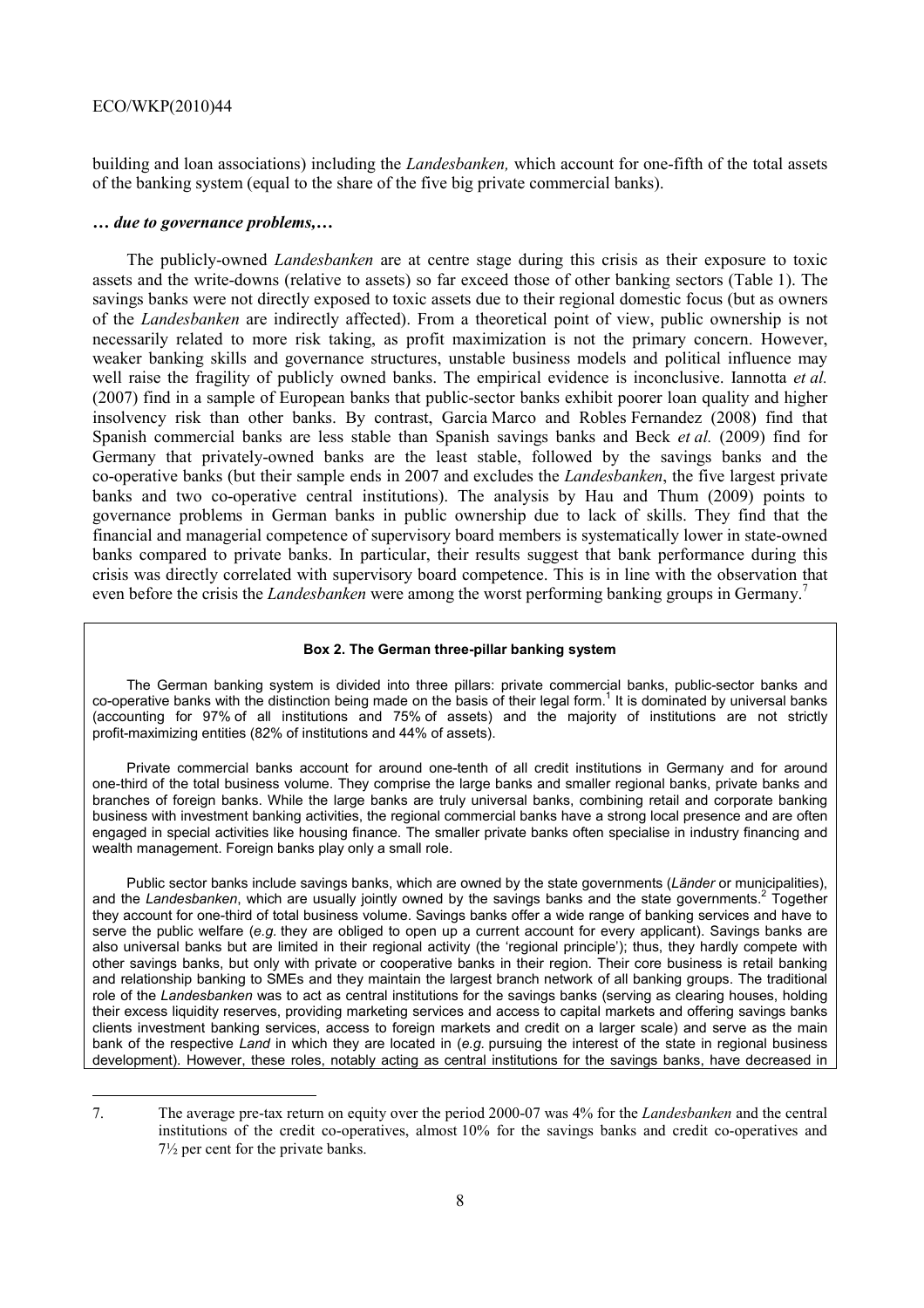importance over time and the *Landesbanken* have increasingly operated in similar ways to private commercial banks on an international scale.

Due to their public ownership, savings banks and *Landesbanken* used to enjoy a guarantee by the public founding entity in the event of default (*Gewährträgerhaftung*) as well as a maintenance guarantee (*Anstaltslast*) whereby the owners ensure that the bank can meet its financial obligations at all times (*i.e.* providing liquidity support and capital injections if the bank is threatened by insolvency).<sup>3</sup> This guarantee was less important for the savings banks as they are mostly refinanced by deposits, but very important for the *Landesbanken* due to their market refinancing. In 1998, private banks initiated proceedings against the system of state and municipal guarantees. Following a ruling by the European Commission that these guarantees were not in line with state aid regulations, a compromise in February 2002 between the European Commission, the federal government as well as the *Länder* and the Association of Savings Banks and *Landesbanken* required the abolition of the guarantee obligation while existing liabilities were still fully covered, and the replacement of the maintenance guarantee (Fischer and Pfeil, 2004). However, a generous phasing-out period until July 2005 allowed the banks to enter liabilities with government guarantee at a maximum duration until 2015.

Credit co-operative banks comprise the largest number of independent institutions among the banking groups. Together with their head institutions they account for around one-tenth of overall business volume. They are owned by their members who receive a profit-dependent dividend. These institutions, however, are not standard profitmaximizing entities, their function is to support the business of their member-owners. The main difference from a corporation is that members usually only have one voting right, irrespective of the size of their investment in the co-operative. The two central institutions of the co-operative banking group provide a wide array of services to the individual co-operatives, similar to the *Landesbanken*.

Mortgage banks and building and loan associations (*Bausparkassen*) operate in all three sectors and account for 13% of the balance sheet total. In addition, a number of banks with special tasks exist in the private and public sector, such as development banks, the *Industriekreditbank* and the publicly-owned Kreditanstalt für Wiederaufbau (KfW), which together account for around 11% of business volume.

This three-pillar system has changed little over time as most mergers occur within each pillar. While private-sector banks in general do not have the opportunity to take stakes in public-sector banks, there are no restrictions for public-sector banks to take over private banks. Takeovers of credit co-operative banks are made difficult due to the regulation that each member has one voting right.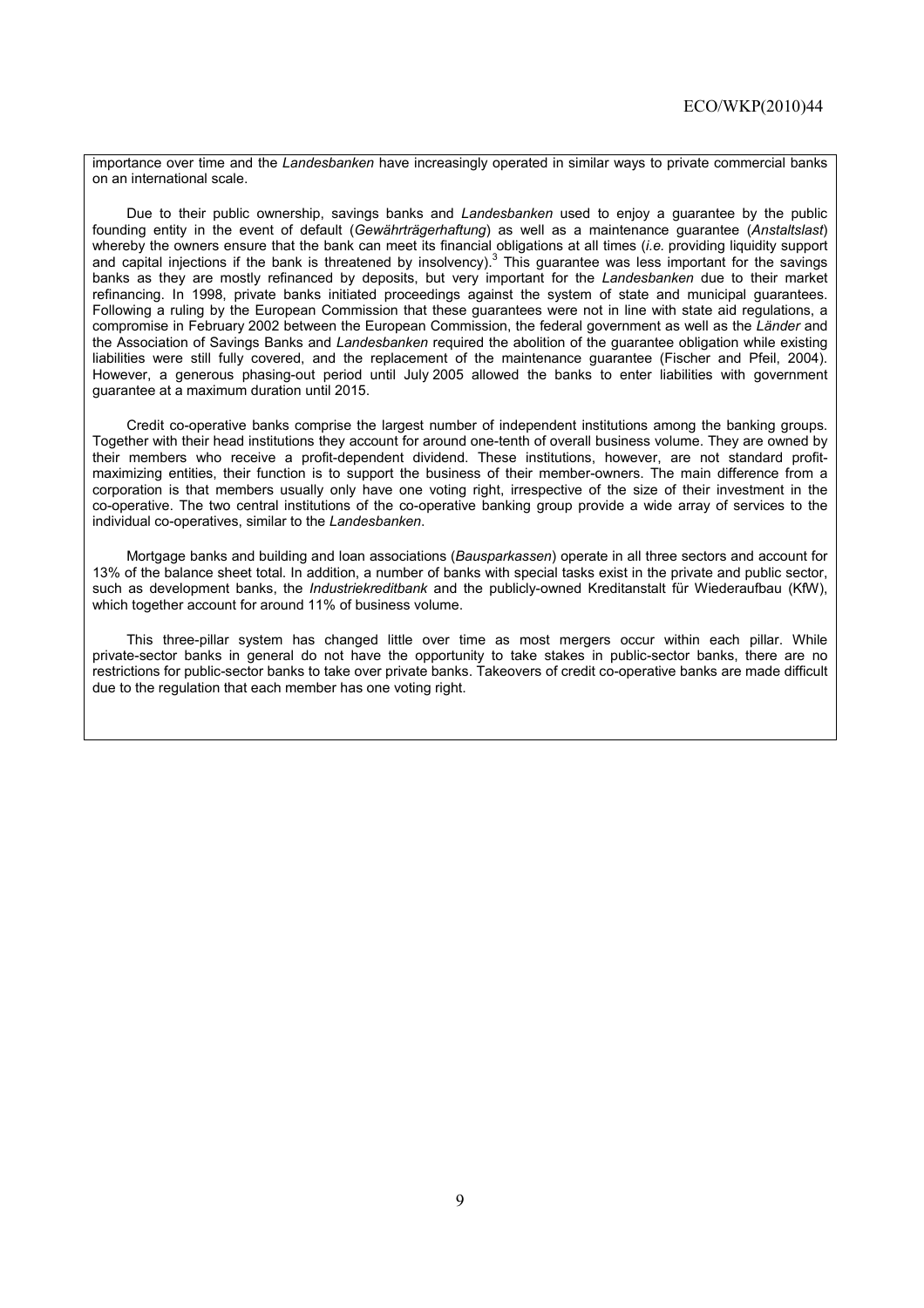|                                | Table 2. Structure of the German banking sector<br>Balance sheet total | % of total | Number of    | $%$ of       | Domestic           |
|--------------------------------|------------------------------------------------------------------------|------------|--------------|--------------|--------------------|
|                                | (EUR million)                                                          | 31%        | institutions | total<br>14% | branches<br>11 277 |
| Private commercial banks       | 2407                                                                   |            | 283          |              |                    |
| Big banks                      | 1441                                                                   |            | 5            |              |                    |
| Regional banks                 | 764                                                                    |            | 173          |              |                    |
| Branches of foreign banks      | 202                                                                    |            | 105          |              |                    |
| Savings banks group            | 2 5 9 0                                                                | 33%        | 448          | 22%          |                    |
| Landesbanken                   | 1 539                                                                  | 20%        | 10           |              | 482                |
| Savings banks                  | 1 050                                                                  | 13%        | 438          |              | 13 457             |
| Credit co-operative group      | 934                                                                    | 11%        | 1 201        | 60%          |                    |
| Regional institutions          | 269                                                                    | 3%         | 2            |              | 12                 |
| Credit co-operatives           | 665                                                                    | 8%         | 1 1 9 9      |              | 12 344             |
| Mortgage banks                 | 824                                                                    | 11%        | 19           | $1\%$        | 56                 |
| Building and loan associations | 189                                                                    | $2\%$      | 25           | $1\%$        | 1872               |
| Special purpose banks          | 897                                                                    | 11%        | 19           | $1\%$        | 31                 |
| Total                          | 7841                                                                   | 100%       | 1995         | 100%         | 39 531             |

*Source*: Bundesbank. Data refers to March 2009 (balance sheet volumes) and 2008 (number of institutions and branches).

1. The following is based on Schmidt and Tyrell (2004) and Hackethal (2004).

2. In total there are currently seven *Landesbanken*: Landesbank Baden-Württemberg (LBBW), Bayerische Landesbank (BayernLB), WestLB, HSH Nordbank, Norddeutsche Landesbank (NordLB), Landesbank Hessen-Thüringen (Helaba) and Landesbank Berlin (LBB). Three other *Landesbanken* exist, but they are majority-owned by other *Landesbanken* (such as Bremer Landesbank and Landesbank Saar) or are divisions of other *Landesbanken* (in the case of Landesbank Rheinland-Pfalz).

3. In practice, the Anstaltslast prevents a default and thus the Gewährträgerhaftung serves more to strengthen the maintenance guarantee (Sinn, 1997).

#### *… and the lack of a viable business model…*

The key to the problem of some of the *Landesbanken* was the lack of a viable business model. Their role as main bank of the state and municipalities was reduced in recent years and their business of providing services for the savings banks, which was one of the main purposes for their creation, now accounts for only a small share of revenues. In addition, efforts by the *Landesbanken* to expand into retail banking or into lending to small businesses were hindered by the savings banks, which tried to protect their own business.<sup>8</sup> As an alternative they focussed on wholesale activities, increasing their investment banking business and international activities, and thus were in direct competition with private banks. Also, they were under pressure from their owners to achieve ambitious performance targets (Schrooten, 2009).

#### *… helped by the long phasing-out period of government guarantees*

However, a more direct factor for the large exposure of the *Landesbanken* to toxic assets is related to the long phasing-out period of government guarantees. This led them to build up excess liquidity available for lending to foreign banks or buying foreign securities, including complex securitization portfolios, and reduced the pressure to find a viable business model. In the period leading up to the phase-out of state guarantees for new liabilities in July 2005 (Box 2), these institutions increased the volume of their capital market refinancing sharply, accumulating large funding reserves, as refinancing costs would rise sharply once the state guarantees vanished (Figure 1, panel A). Between February 2002 and July 2005, the outstanding stock of bonds with government guarantee rose by around 25% while other bank's outstanding

 $\overline{a}$ 

<sup>8.</sup> In those *Landesbanken* which were more closely integrated with the savings banks (such as Helaba), exposure to toxic assets and losses during the crisis tended to be less severe (Dawson-Kropf and Rioual, 2009).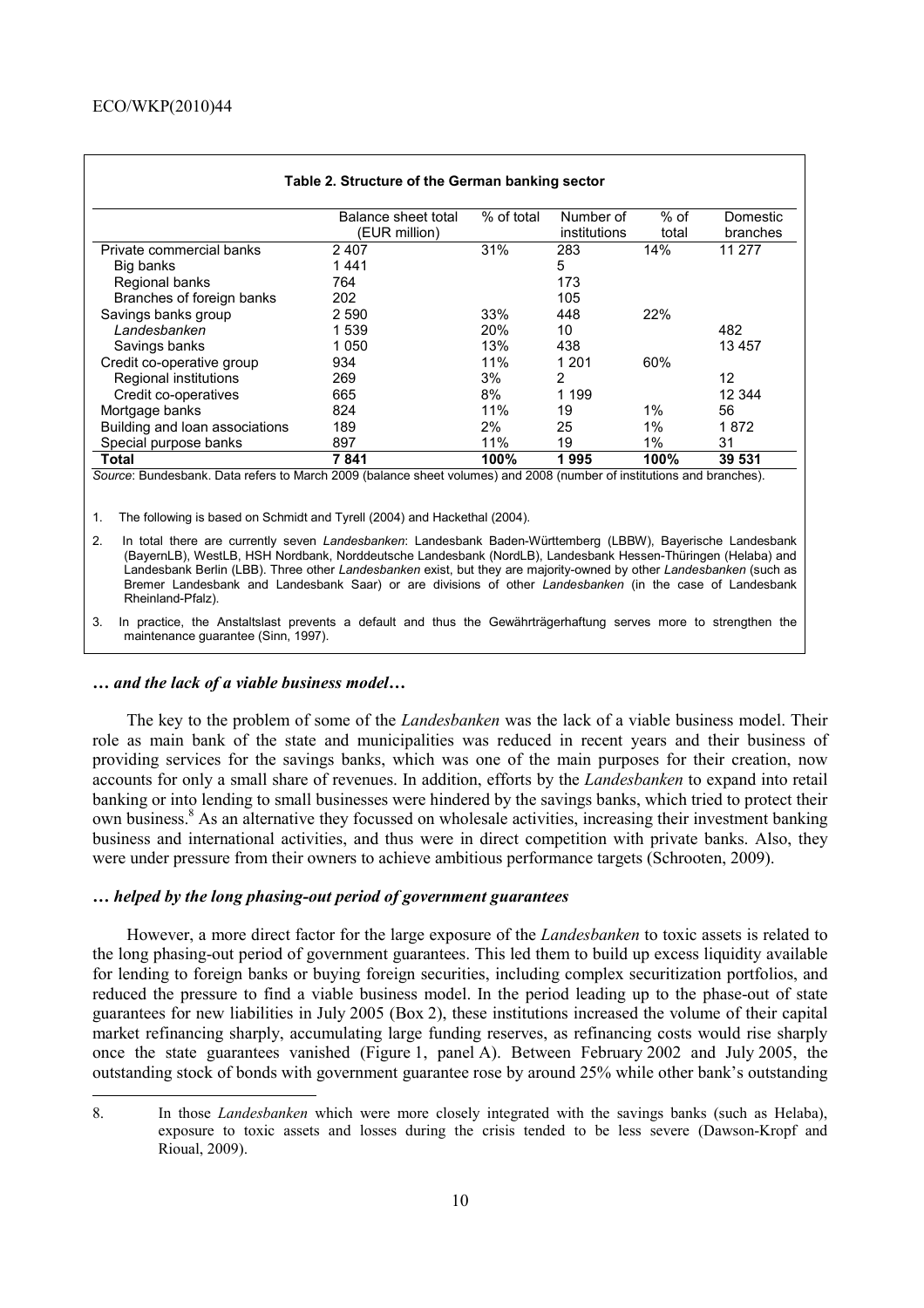bonds fell. The *Landesbanken* used these funds to invest abroad with the amount of assets invested in foreign securities more than doubling in size between mid-2005 and mid-2008 (Figure 1, panel B). While private banks started reducing their holdings of foreign assets already in mid-2007, the *Landesbanken* increased their holdings until well into 2008. When the high-yielding structured credit products in their portfolios were downgraded, two *Landesbanken* were forced to merge immediately (SachsenLB and LBBW) and others had to be bailed out by various state governments (BayernLB, WestLB, HSH Nordbank).



#### **Figure 1. Refinancing and investments across banking sectors in Germany**

*Note*: Credit co-operatives include regional institutions. The decline in bonds outstanding for the *Landesbanken* in December 2004 is primarily due to a reclassification. The vertical lines indicate the period during which state guarantees for new liabilities of the *Landesbanken* were phased out, February 2002 to July 2005. *Source*: Bundesbank.

Overall, the evidence during the crisis underlines once more that the arguments for state-ownership of *Landesbanken* are weak. Notably, they simply compete with private banks and no longer fulfil a public service function. So far, larger reforms are envisaged for several *Landesbanken*, as the EU Commission (as a condition for their approval of state aid for the institution) is demanding significant adjustments (typically refocusing business models, significant reducing balance sheets and changing the bank's corporate governance and ownership structures). In the case of WestLB, the EU Commission expects a public tender procedure before the end of 2011.<sup>9</sup> While these reforms are a step in the right direction, they do not provide a sector-wide solution. Further privatization steps need to follow for the other *Landesbanken*. Significant consolidation among the *Landesbanken* should be fostered, in part to further dilute the influence of each state owner on the banks' business models, thereby improving governance structures. These fewer institutions may then be re-focussed on their traditional role as the central bank of the savings banks to the extent that there is a demand for such services (there is no need to have seven regional institutions performing this role).

 $\overline{a}$ 9. See European Commission (2009), State aid: Commission approves aid package for German bank WestLB (Press release IP/09/741, 12 May 2009). The EU Commission demanded smaller reforms for Landesbank Baden-Württemberg (LBBW): the institute will have to be transformed into a joint stock corporation but the ownership structure may be maintained, even though the political impact on its business is to be reduced by installing an independent expert as the head of the supervisory board (Press release IP/09/1927, 15 December 2009). Further state aid cases for other *Landesbanken* are still under consideration.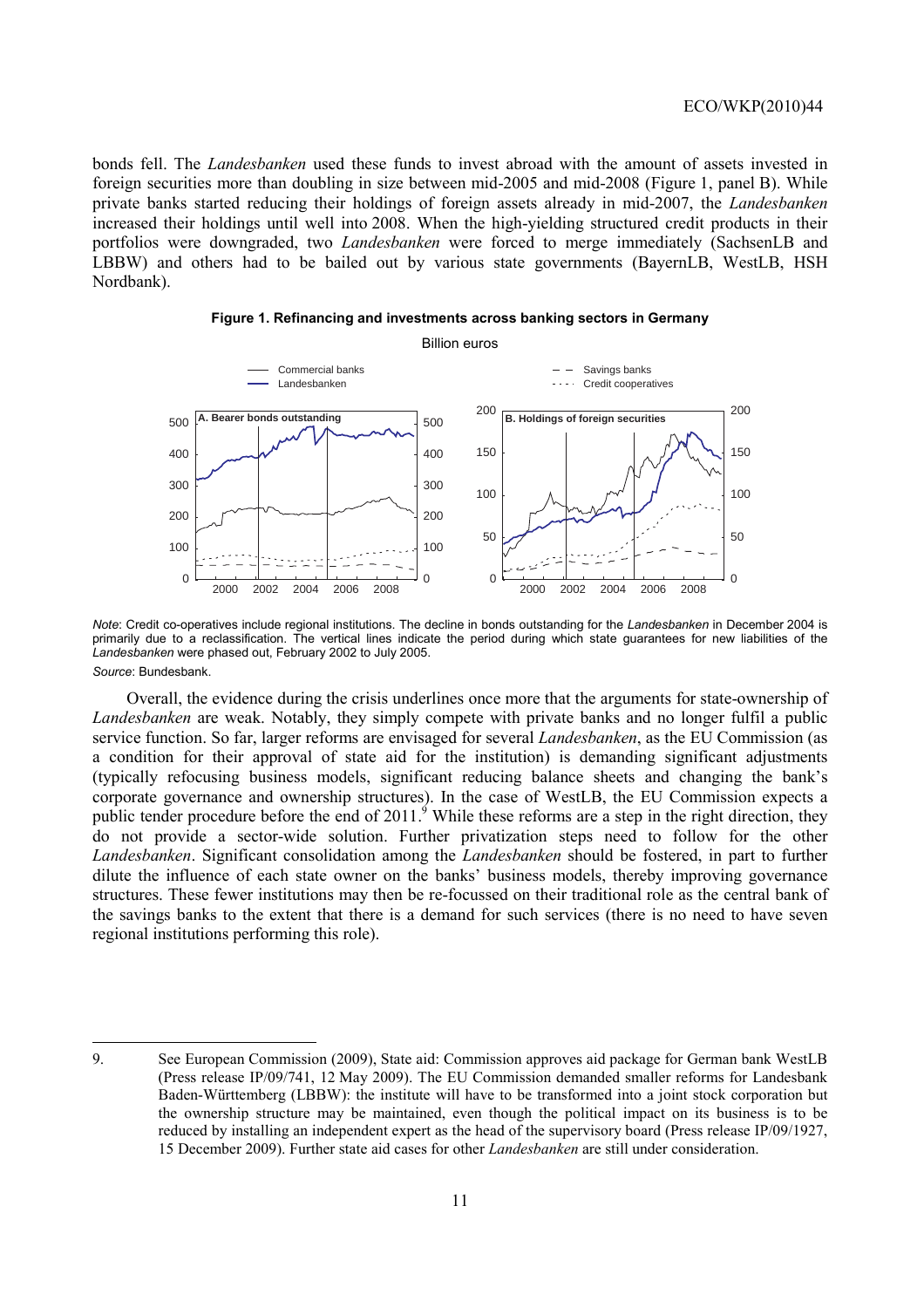#### *German banks have a high leverage…*

The vulnerability of the German banking system in the crisis was heightened by its higher leverage compared with other OECD countries. German banks stand out with an average capital-to-asset ratio of 4.2% over the period 2000-07, lower than in most other countries (Figure 2). However, the regulatory capital-to-risk-weighted asset ratio is higher, partly reflecting the favourable risk-weighting under current guidelines but also the more traditional business models with less risk exposure. In other words, German banks exhibit one of the highest absolute leverage ratios as they carry large volumes of assets to which they attach low risk. The gap between the risk-weighted regulatory capital ratio and the leverage ratio is very large compared with other OECD countries and particularly large for the big commercial banks, the *Landesbanken* and the mortgage banks (IMF, 2009). This may lead to under-pricing of credit risk and exposes German banks relatively more to unexpected shocks than banks in other countries. In fact, net provisioning (in % of total assets) is significantly higher than in other OECD countries, indicating that risk pricing may be inadequate. Notwithstanding the fact that in the post-war period Germany has not had a wide spread banking crisis, in contrast to many other countries, it is nevertheless more vulnerable to large shocks, such as the current crisis.

#### **Figure 2. Bank capital to asset ratios**



#### Average ratio, 2003-07

*Note*: Due to differences in national accounting, taxation and supervisory regimes, Financial Soundness Indicators (FSI) data are not strictly comparable across countries. Refer to the FSI website, *http://fsi.imf.org/* for details.

*Source*: IMF, Global Financial Stability Report, October 2009.

One way to prevent a significant discrepancy between regulatory capital to risk-weighted assets and the bank capital to (unweighted) assets is to introduce a cap on the overall leverage of banks' balance sheets in the form of a leverage ratio, as is currently discussed internationally. A leverage ratio helps to contain excessive leverage in the banking system and introduces additional safeguards against model risk and measurement error. While the recent decision by the government to require banks to notify a leverage ratio to the supervisors (Box 4) is welcome in order to prevent banks from becoming too leveraged, the authorities should consider making such an instrument binding. In order to prevent competitive disadvantages, differing accounting standards among countries need to be taken into account when assessing the level of the ratio as is intended in the recent consultative proposals to strengthen the resilience of the banking sector announced by the Basel Committee (BIS, 2009). Off-balance sheet assets also need to be taken into account when calculating the ratio.

Under-pricing of risk is most likely during boom periods and may also allow weak banks to expand their loan portfolio. This increases the vulnerability during a downturn when banks are forced to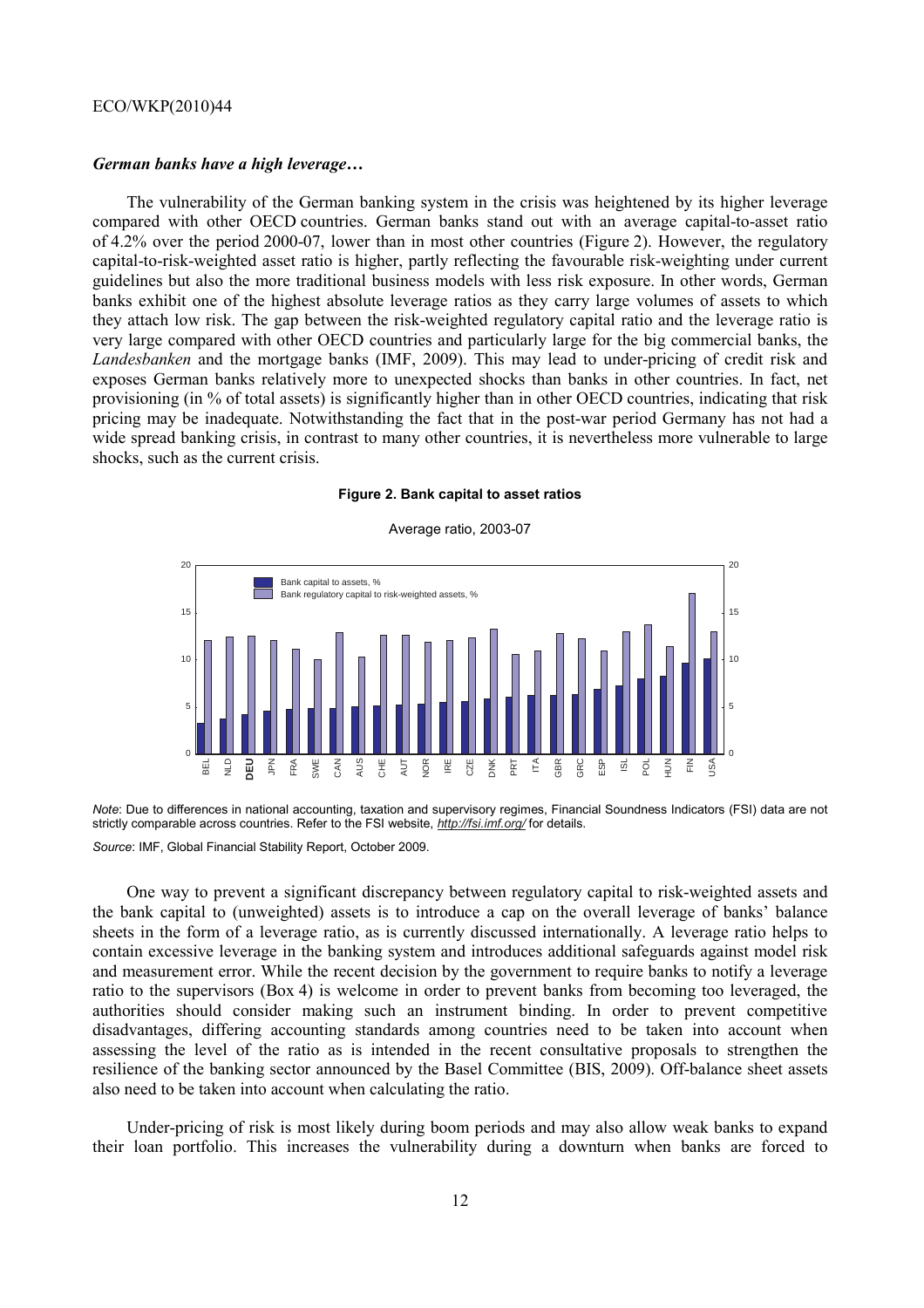deleverage as risk ratings of their credit portfolio become less favourable, thus leading to pro-cyclicality. One approach to counter such behaviour is to require increased capital buffers in good times that can be drawn upon in periods of stress, akin to the Spanish approach of dynamic provisioning and to the proposal of the Basel Committee (BIS, 2009). According to this method, banks determine the provision for specific loan losses in their individual institution as well as a statistical provision, as determined through a collective assessment provided by the regulator and based on historical information on credit losses for homogenous groups of loans. Whenever the statistical provision exceeds the provision for specific loan losses, banks have to raise their provisioning by the difference (and *vice versa*), thereby building a buffer in lending booms to be used in recessions. The authorities should consider applying this tool to German banks.

#### *…and structurally low profitability*

German banks also compare poorly with other countries in terms of profitability. In some cases, this may have resulted in excessive risk taking. The pre-tax return on assets (ROA) was around ¼ per cent on average over the period 2000-07, the lowest return by some margin among those countries available in the OECD Bank Profitability database (unweighted average: 0.9%, Table 3). Across sectors, profitability is somewhat higher for savings and co-operative banks but in absolute terms it also remains well below those of other countries.10 This indicates that low profitability is not directly related to the specific structure of the banking system, notably the high share of banks without a strict profit-maximization goal. However, the *Landesbanken* stand out as having very poor profitability compared with the other banking groups. Reforming them as outlined before may thus also help in raising the overall profitability of the banking sector.

 $\overline{a}$ 

<sup>10.</sup> The average ROA over the period 2000-07 was 0.2% for commercial banks, 0.4% for savings banks, 0.5% for co-operative banks and 0.1% for other miscellaneous banks. Regression analysis indicates that the lower profitability also seems unrelated to the economic cycle (Brunner et al., 2004).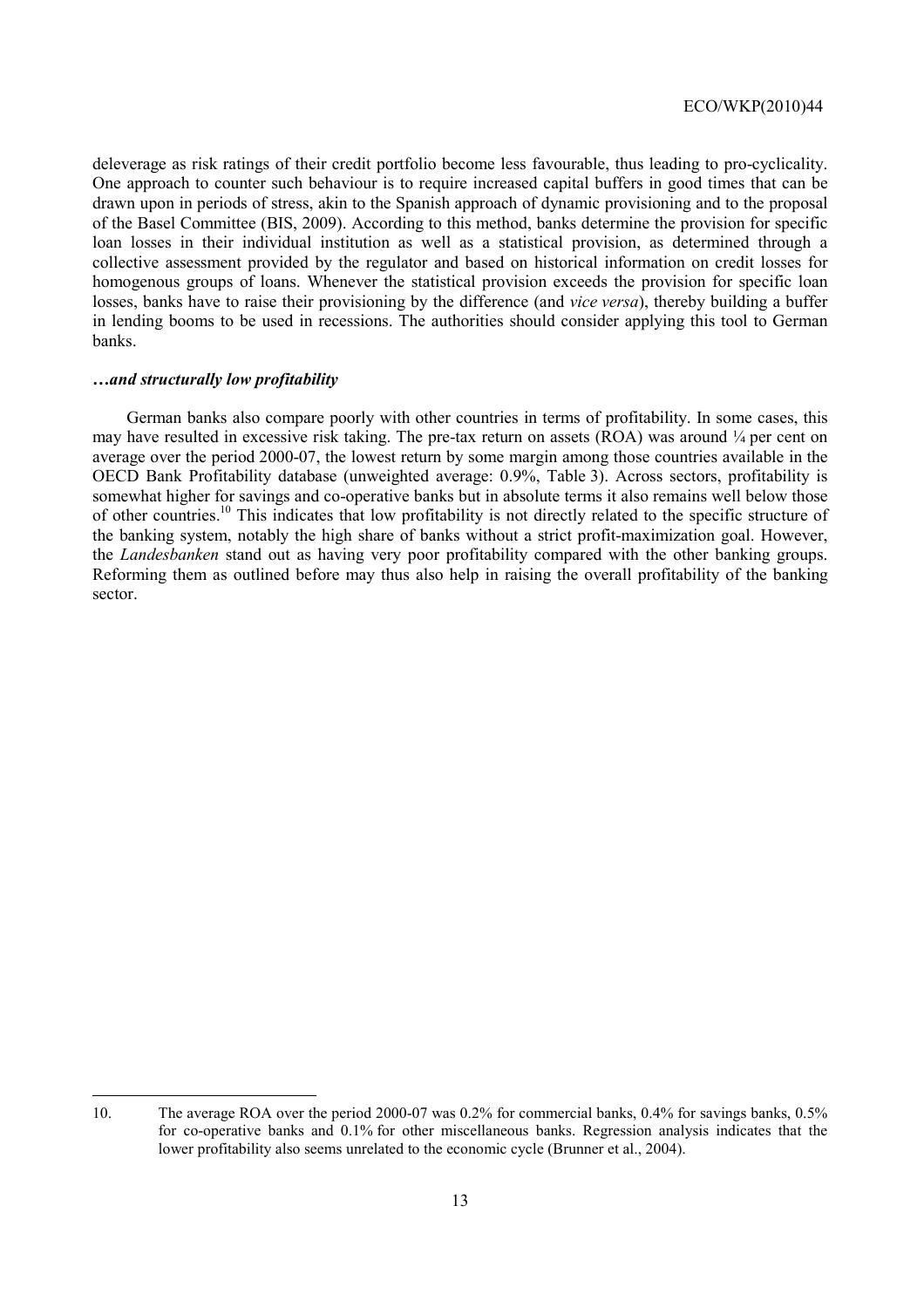|                           | Capital and | Income  | Net interest | Non-interest | Operating |
|---------------------------|-------------|---------|--------------|--------------|-----------|
|                           | Reserves    | pre-tax | income       | income       | expenses  |
| Austria                   | 5.23        | 0.54    | 1.09         | 1.20         | 1.52      |
| Belgium                   | 3.60        | 0.53    | 0.89         | 0.76         | 1.02      |
| Canada                    | 5.50        | 1.03    | 1.92         | 1.92         | 2.54      |
| Czech Republic            | 8.80        | 1.23    | 2.27         | 7.68         |           |
| <b>Denmark</b>            | 6.03        | 1.06    | 1.52         | 1.22         | 1.42      |
| Finland                   | 9.30        | 1.30    | 1.52         | 1.26         | 1.31      |
| France                    | 4.48        | 0.57    | 0.73         | 1.28         | 1.29      |
| Germany                   | 4.20        | 0.26    | 1.34         | 0.62         | 1.32      |
| Ireland                   | 5.15        | 0.81    | 1.22         | 0.71         | 0.97      |
| Italy                     | 7.01        | 0.91    | 2.15         | 1.05         | 1.87      |
| Korea                     | 4.79        | 0.76    | 2.79         | 0.44         | 1.40      |
| Luxembourg                | 3.90        | 0.56    | 0.64         | 0.61         | 0.52      |
| Netherlands               | 3.59        | 0.60    | 1.33         | 1.10         | 1.65      |
| New Zealand               | 6.70        | 1.57    | 2.19         | 1.10         | 1.55      |
| Norway                    | 6.05        | 0.99    | 2.00         | 0.76         | 1.61      |
| Poland                    | 9.28        | 1.47    | 3.42         | 2.63         | 3.76      |
| Slovak Republic           | 6.61        | 1.22    | 2.68         | 1.61         | 3.50      |
| Spain                     | 7.94        | 0.86    | 1.98         | 0.95         | 1.56      |
| Sweden                    | 5.75        | 1.05    | 1.11         | 1.40         | 1.55      |
| Switzerland               | 5.47        | 0.71    | 1.06         | 1.57         | 1.55      |
| <b>United States</b>      | 9.58        | 1.65    | 3.12         | 2.13         | 3.12      |
| <b>Unweighted average</b> | 6.14        | 0.94    | 1.76         | 1.52         | 1.75      |

As % of total assets, average 2000-07

**Table 3. Performance indicators of the German banking system** 

*Source*: OECD, Bank Profitability Database.

 $\overline{a}$ 

Comparing the income statements of banks across countries it becomes evident that the low profitability of German institutions is mainly due to lower income. Operating expenses as a share of assets, by contrast, are significantly below the (unweighted) OECD average.<sup>11</sup> On the revenue side, German banks lag behind due to lower non-interest income, while net interest income compares somewhat more favourably. Apparently, German banks were less able than banks in other countries to compensate for the decline in net interest income that occurred across countries as a result of deregulation and competition from non-bank sources. This problem is more pronounced for the private banks, which tend to have much lower net interest margins than the savings or co-operative sector (which in case of the savings banks may reflect not least cheaper refinancing due to their implicit government backing).

The fact that weak profitability is due to the income side suggests that a high degree of competition drives down margins. Indeed, there is some evidence for this view, even though competition is hard to measure (Box 3). High competition would be beneficial for consumers and thus a positive feature. However, it may also help to explain why German banks were investing abroad in search for higher returns, even though the empirical evidence for the link between banking competition and risky behaviour is weak (Allen and Gale, 2004; Boyd *et al.*, 2006). However, low profitability seems only partly explained by competition factors. Brunner *et al.* (2004) find that less adequate pricing of risk (high provisioning) and

<sup>11.</sup> However, analysis on a disaggregated basis finds that the cost-income ratio of the median German bank is high compared with other countries (Sachverständigenrat, 2008).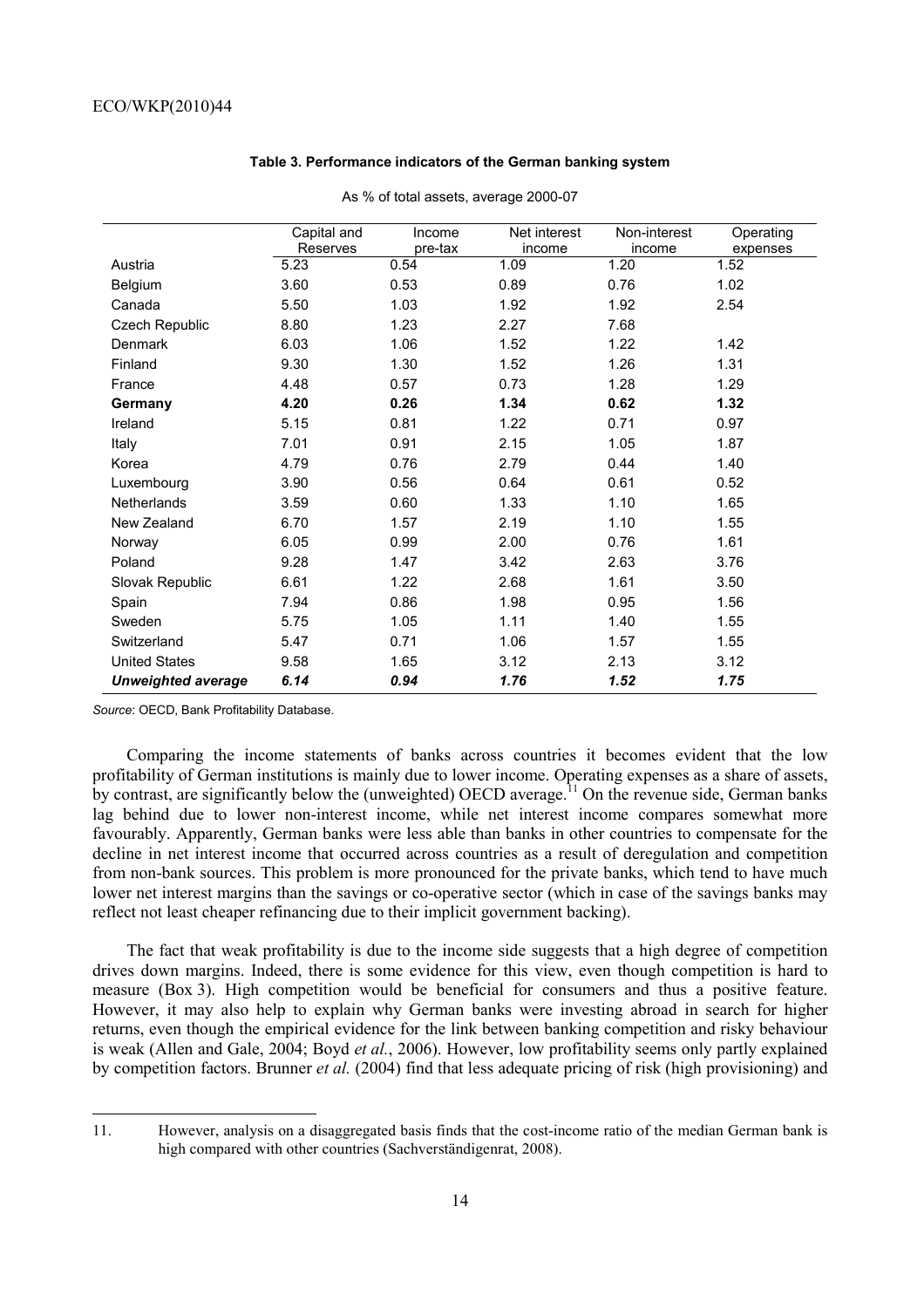a lower proportion of high-value-added activities/output (low revenue from sources other than interest margins) play a role.

#### **Box 3. Measuring the extent of competition in the German banking system**

At first sight the German banking system seems to exhibit a high degree of competition with around 2 000 banking institutions (roughly 1.5 times the OECD average). The ratio of population to the number of institutions is one-fourth of the OECD average. This interpretation of a fragmented and competitive banking sector becomes obvious when looking at concentration ratios: The assets of the five largest banks as a share of the total assets of all credit institutions amounts to 22% in 2007, the lowest value in the EU27. Similarly, the Herfindahl-Index (which equals the sum of the squares of all the credit institutions' individual market shares in terms of total assets) is the lowest by a wide margin in the EU27 (ECB, 2008). Apparently, the market power of single institutions, based on these measures, is very small.

However, these measures treat all banks as individual institutions that compete against each other, neglecting the structure of the banking system and overstating competition. In particular, retail banking markets are local in nature, thus the geographic reach of every institution matters. The largest number of credit institutions belongs to the savings and co-operative banks which operate under the regional principle. Thus, most of them conduct their business in narrowly defined regional markets and within-group competition is of only minor importance. If the individual savings and co-operative banks were instead treated as members of their two institutions, concentration would be higher and competition lower (and more in line with other European countries).

To circumvent these problems microeconomic studies analyse directly the behaviour of individual banks in terms of price-setting. Indicators include the H-statistic, which measures the revenue elasticity with respect to a change in costs. Studies using this approach usually find that the extent of competition in Germany is within the average of other countries. Similar results are found for the Lerner-Index and the Boone-Indicator (see studies cited in Sachverständigenrat, 2008). Net interest margins (defined as net interest income as % of total assets as in Table 3) are lower than the OECD average but do not point to a particularly high degree of competition.

Studies that focus on the German banking sector suggest that competition is largest for private commercial banks and *Landesbanken*, while savings banks and credit co-operatives are operating under less intensive competition (even though results need to be interpreted with caution as they depend on the methodology used; Fiorentino and Herrmann, 2009). This indicates that the latter are operating in sheltered local markets where they have more market power. This view is supported by net interest margins, which are very high for the savings and co-operative banks, while the margins earned by private commercial banks are lower.

#### *Opening up the savings bank sector should be considered*

The current reform initiative should be used for further improvements of the German banking system that may help increase its efficiency. Reforming the unprofitable *Landesbanken*, as recommended above, would certainly go some way towards achieving this. However, while the savings and cooperative banks have been a source of stability during the crisis, the banking system nevertheless remains highly fragmented. In this regard, legal restrictions on mergers across bank types, notably regarding the takeover of savings banks by private institutions, may limit synergies. One indication that consolidation may not have gone far enough is that the number of credit institutions relative to population is still around 40% higher than in other euro area countries.<sup>12</sup> Consolidation has so far taken place predominantly through mergers and takeovers of mostly smaller banks within one pillar of the banking system. Evidence suggests that these takeovers often do not lead to improvements in efficiency (Bundesbank, 2006). For example, a major objective of takeovers taking place in the savings bank and co-operative bank sectors is to rectify problem cases.13 This may be one reason why profitability remains low despite significant merger activity

<sup>12.</sup> In 2007, the ratio of credit institutions per 100 000 inhabitants was 2.46 in Germany, compared to 1.73 for the euro area excluding Germany.

<sup>13.</sup> Acquired banks in these sectors are predominantly characterised by a low level of capitalisation, increased credit risk and comparatively low efficiency (Bundesbank, 2006).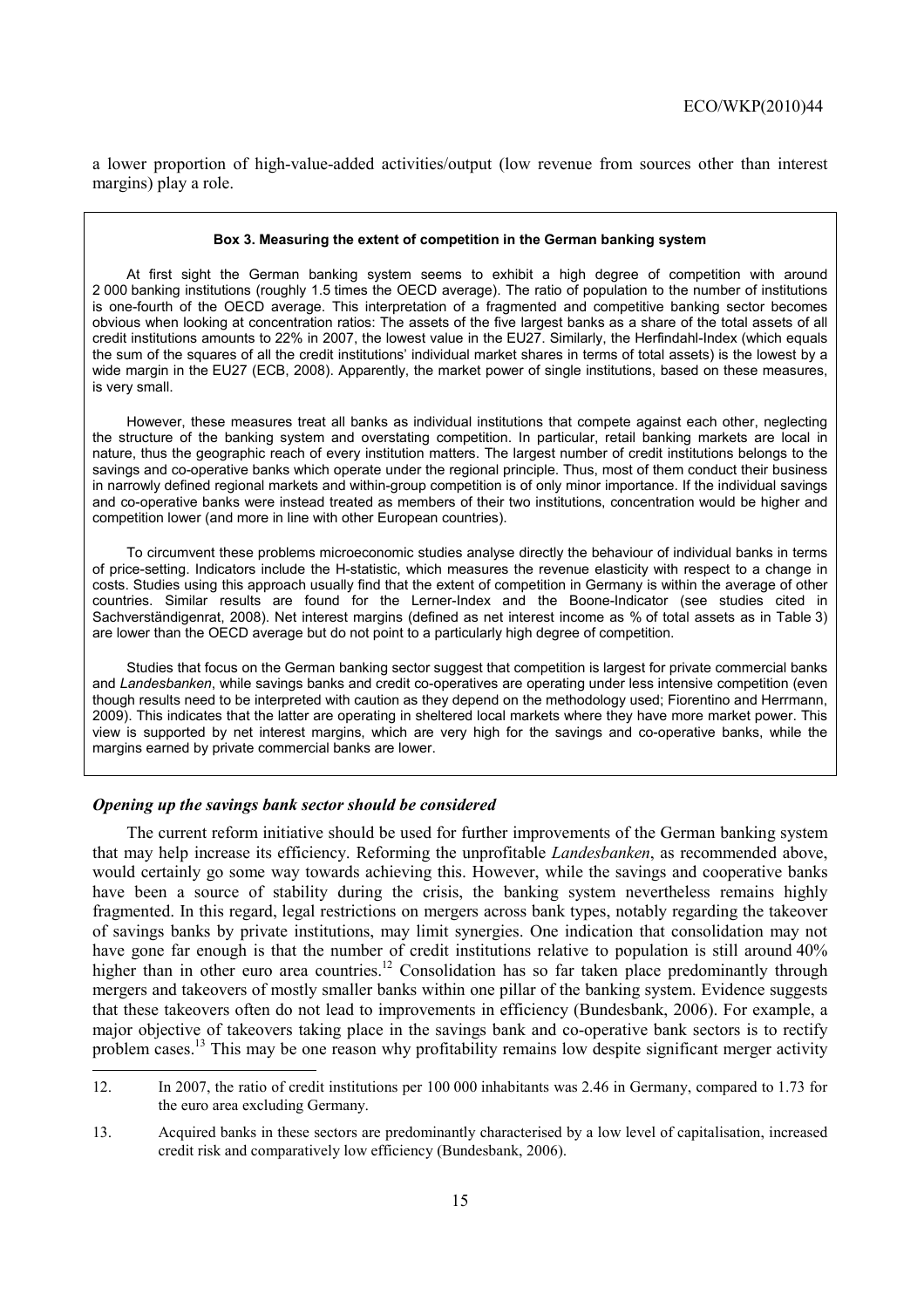in recent years (the number of credit institutions fell by almost half since 1995, against around one-third in the euro area).

While cross-pillar consolidation remains a controversial issue in Germany, other European countries are more advanced in restructuring their public banking sector. In Austria, savings banks were allowed to transform into joint stock companies and the regional principle was abolished. In France, savings banks were turned into co-operatives owned by local savings societies (that sell shares to employees and public entities), allowing for some (limited) private participation. In Italy, the savings bank sector has been privatized, with foundations playing a large role as owners. In Spain, very limited private sector participation (no voting rights) was allowed (even though public sector involvement remains high) and the regional principle was abolished. In Sweden, savings banks were transformed into joint stock companies in the early 1990s, consolidated into one entity and later privatized (see Brunner *et al.*, 2004; Deutsche Bank Research, 2004; Sachverständigenrat, 2008; Ayadi *et al.*, 2009). These reforms are generally thought to have led to consolidation and an improvement in profitability in the concerned countries. Consideration should thus be given to open up the German savings bank sector to private ownership. This would help to ensure a level playing field between public sector and private financial institutions. Even though profitability of the savings banks is better than that of private banks, the current setup of the savings bank sector may have adverse implications for the profitability of other banking groups. In addition, reducing public ownership also lowers the risk of potential political influence on business operations. One possibility along this line is the proposal by the Sachverständigenrat (2008) to turn the savings banks into joint stock companies owned by foundations, akin to the reforms in Italy. This would reduce political influence on the operating business by increasing transparency and open up the possibility of selling shares to institutions outside of the savings bank pillar, thus reducing the fragmentation in the banking system and opening the way for a market-oriented restructuring.<sup>14</sup>

#### *The crisis revealed problems in banking regulation and supervision*

The crisis has revealed a number of weaknesses in the regulatory and supervisory framework, both in Germany and internationally. While the German approach in these areas takes place within a framework of European regulations (OECD, 2009b) and international practices, there is substantial national discretion to impose regulations and the way supervision is applied is largely a national matter. The European and international regulatory contexts may change substantially as a consequence of the financial crisis, but there is nevertheless important scope for Germany to strengthen its own arrangements.

#### *Banking supervision can be organized more efficiently*

 $\overline{a}$ 

Currently, supervision is shared between the Bundesbank and the German Financial Supervisory Authority (*Bundesanstalt für die Finanzdienstleistungsaufsicht;* BaFin). The BaFin is an integrated supervisor created in 2002 when the Federal Banking Supervisory Office, the Federal Supervisory Office for Insurance Enterprises and the Federal Supervisory Office for Securities Trading were merged into one entity. According to a directive in 2008 (*Aufsichtsrichtlinie*), which clarified the distribution of tasks, the Bundesbank is responsible for most of the operational tasks in banking supervision. In the ongoing monitoring process, the Bundesbank's responsibilities include evaluating the documents, reports, annual accounts and auditors' reports submitted by the institutions as well as regular audits of banking operations. It holds both routine and *ad hoc* prudential discussions with the institutions. The key output of the monitoring process is a prudential risk profile, which is produced at least yearly for each banking

<sup>14.</sup> In the proposal by the Sachverständigenrat, outside shareholders would be limited to minority holdings in order to maintain the public mandate to supply banking services locally and to maintain the advantage of being in the savings bank network.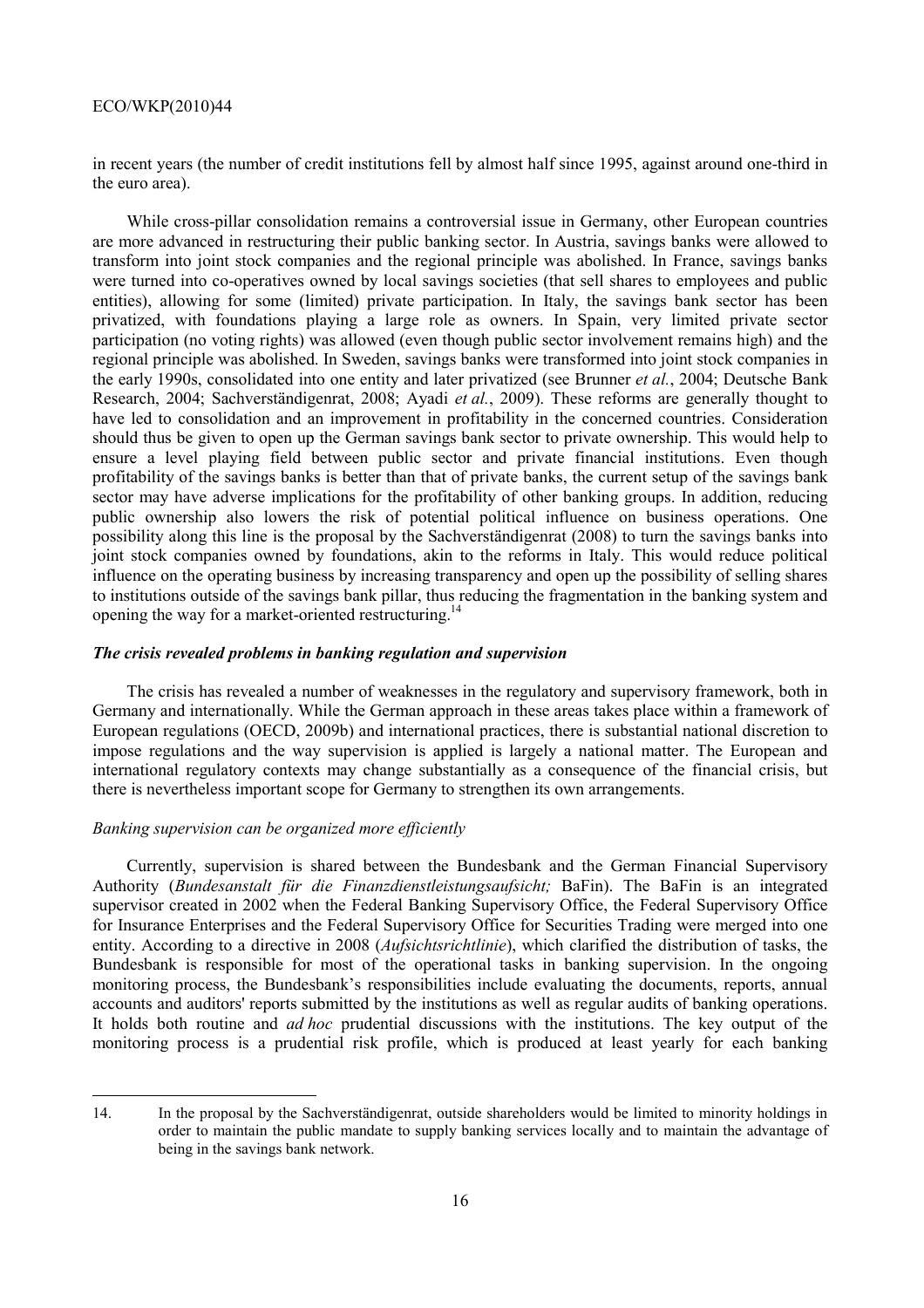institution and includes a detailed assessment of the risks of the institution as well as other factors such as its profitability, organization, ownership structure and internal processes.

The final assessment and decision-making power on all supervisory measures rests with the BaFin. The prudential risk profile prepared by the Bundesbank provides the main basis for the supervisory judgment. Only in exceptional cases does the BaFin carry out audits of banking operations, either together with the Bundesbank or on its own. While the BaFin is a functionally and organisationally independent body, it is subject to legal and technical oversight of the Ministry of Finance. The ministry can in principle issue instructions to the BaFin on a range of organizational and other matters and is the "supreme official authority" for the BaFin management (IMF, 2003). BaFin is funded by the supervised institutions and around half of the members of the administrative council come from the industry. To facilitate the co-operation between the Bundesbank and the BaFin, the *Forum for Financial Market Supervision (Forum für Finanzmarktaufsicht*) has been created.

Despite the recent efforts to improve the co-ordination between both institutions, the current fragmented setup of supervision may be a problem as analysis is done in one institution while execution is done in the other. In this regard, the plan by the new coalition government to concentrate banking supervision at the Bundesbank moves in the right direction since it concentrates the decision-making powers and the underlying analytical work in one institution. In order to raise the efficiency of supervision, it also needs to be ensured that the supervisory institutions have adequate human resources. This relates less to the headcount (Germany has fewer personnel in relation to the number of banks than France or Spain, but more in relation to the banking assets) than to their qualification. Human capital available for supervision should be strengthened by offering more flexible pay structures but also by offering a research environment that will be attractive to more qualified personnel.

#### *The independence of the supervisor needs to be strengthened*

Early warning signs of the crisis were missed due to a lack of more prospective supervision including more scrutiny in the analysis of the viability of business models. For example, the risks associated with the lack of a viable business model for the *Landesbanken* in connection with the build-up of large liquidity stocks during the phase-out of government guarantees should have rung alarm bells. Even though the prudential risk profiles include an analysis of business plans, they were often not assessed critically enough. Supervisors did not see it as their role to interfere with business strategies as long as supervisory rules were not breached. In addition, interference with the business models of some state-owned banks may have been delicate for BaFin as it is working under the legal and technical oversight of the Ministry of Finance, which itself has representatives on the supervisory boards of the supervised banks. According to Quintyn *et al.* (2007), banking supervision in Germany is among the least independent in a sample of 32 industrial and emerging countries (although the score for accountability is the highest in the sample).

Going forward, the supervisor should be sufficiently independent from political interference (Rochet, 2008). Concentrating supervision at the Bundesbank may help in this regard. A further step in this direction could be setting up an independent commission outside the BaFin, Bundesbank or Ministry of Finance to write regular reports on financial supervision (similar to the Council of Economic Experts or the Monopoly Commission and mirroring the intended European Systemic Risk Board) as suggested by Hartmann-Wendels *et al.* (2009).

#### *Widening the scope for supervision beyond compliance with quantitative requirements*

Although banks adhere to quantitative regulations, they also engage heavily in regulatory arbitrage. This concerns for example the issue of granting liquidity lines to special purpose vehicles (SPV), which invested in structured credit products while being refinanced on the money market. One way to circumvent the mandatory reporting of large credits to the Bundesbank was to split the SPVs up into several independent asset companies, under a financial holding company, in order to keep the size of the individual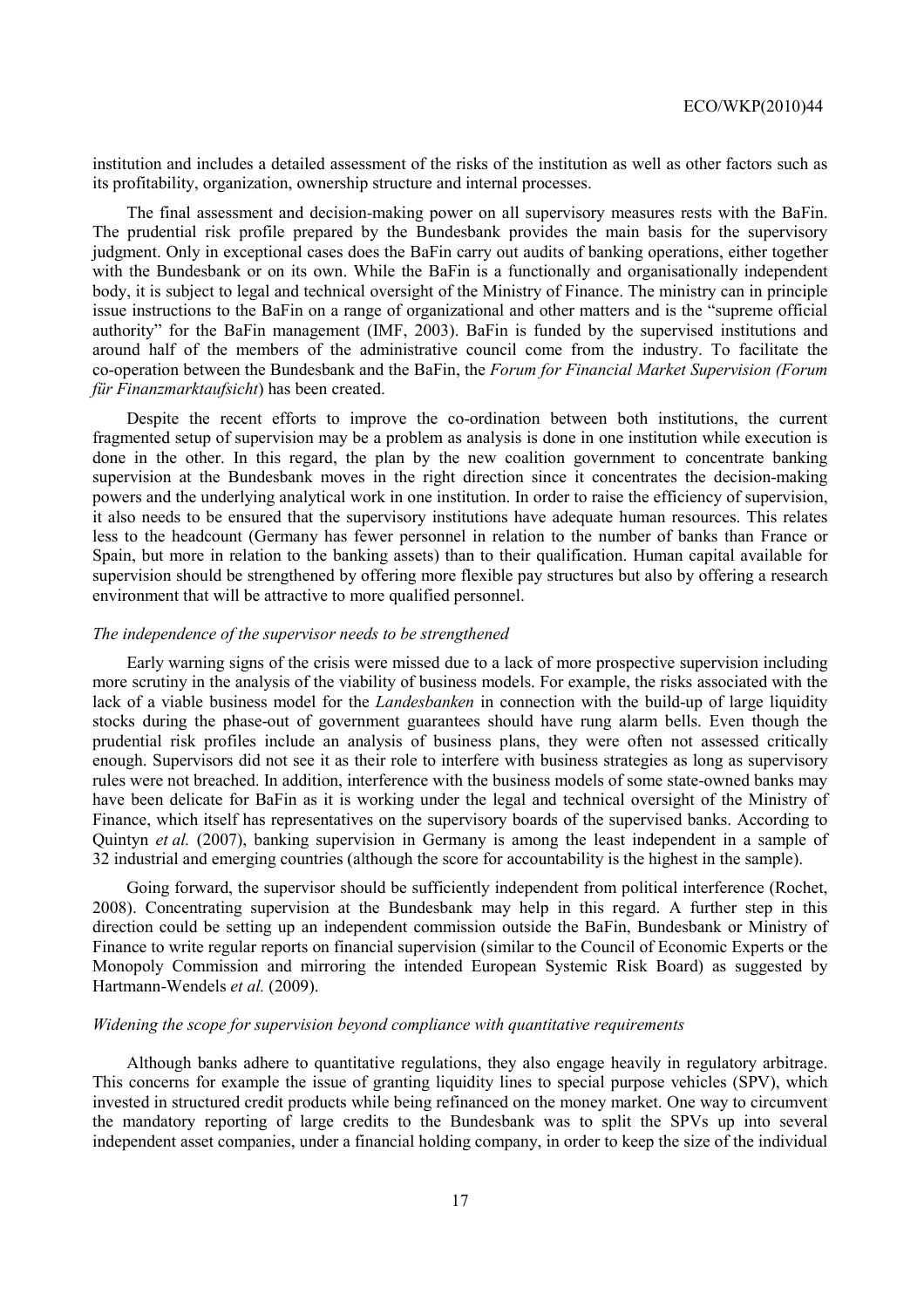$\overline{a}$ 

credit lines sufficiently small.<sup>15</sup> In the case of the Industriekreditbank IKB, the sum of the liquidity lines was reportedly too large to satisfy the large exposure criterion of the banking act. Also, the limitation of the duration of liquidity lines to 364 days in order to circumvent reporting is an example of regulatory arbitrage.16 Overall, banking supervision was arguably too much oriented at quantitative regulations and put too little focus on qualitative regulations that would also allow for some discretionary leeway for supervisors. Qualitative regulations are also more forward-looking as supervisors do not have to wait for quantitative targets not to be met. However, there is also a downside of going too far towards more discretionary leeway if supervisors use increased flexibility to implement "light-touch regulation". In practice, thus, a fine balance between qualitative and quantitative supervision needs to be struck. Going forward, the scope for supervision beyond compliance with quantitative requirements may need to be widened in Germany, giving banking regulators more leeway and moving towards a more principle-based regulatory framework with more qualitative assessments (while maintaining the rules). This would include supervisors addressing more clearly the risks entailed by certain business strategies.

#### *Putting more focus on macro-prudential analysis*

Finally, systemic risks were not taken into account to a sufficient extent as banking supervision – as in other countries – focused on micro-prudential analysis. This concerns, for example, the risks from a maturity mismatch in the refinancing of long-term loans, which was the key issue in the fall of Hypo Real Estate. As the money markets dried up in the wake of the fall of Lehman Brothers and market participants became highly risk-averse, short-term refinancing was not available. However, adequately capturing systemic risks necessarily involves activities that go beyond national borders. One step forward would be the publication of systemic risk indicators. The centralisation of supervision at the Bundesbank is in line with this necessity as it has natural advantages in the field of macro-prudential analysis, for example by publishing *Financial Stability Reports*.

Responding to the apparent weaknesses, the government enacted a law to strengthen banking supervision in July 2009 (Box 4). The overall intend to strengthen the supervisory powers and to allow for more preventive measures, such as a discretionary requirement for higher capital ratios, is highly welcome. However, more wide-ranging steps could have been taken, for example by setting a mandatory leverage ratio instead of merely requiring its reporting to the supervisor. The requirement of higher capital buffers in a benign economic environment could be broadened so as to apply beyond the individual institution (Krahnen, 2009), for example following the example of dynamic provisioning as practiced in Spain (see above). Also, requiring higher capital ratios for banks without a proper business organization may not be sufficient to enforce sufficient change in such an institution.

<sup>15.</sup> Pursuant to sections 13 to 14 of the Banking Act, institutions have to report their large exposures and loans of EUR 1.5 million or more to the Bundesbank on a quarterly basis. The key provision is the limitation of a single large exposure to 25% of the liable capital for the banking book and 25% of the own funds for the overall business of trading-book institutions. Large exposures are defined as exposures to an individual borrower or a single borrower unit which amount to or exceed at least 10% of the liable capital or own funds. Loans of EUR 1.5 million or more to an individual borrower or a single borrower unit have to be reported to the Bundesbank. Its credit register collates all such reports, computes the total indebtedness of an individual borrower or a single borrower unit and then notifies the reporting institutions of that total amount of indebtedness of their borrowers.

<sup>16.</sup> Until the end of 2007 exposure to such off-balance sheet vehicles (SPVs) did not have to be backed by capital. Specifically, liquidity lines granted to the SPV only had to be backed by capital if they could not be terminated without notice and unconditionally and had an original maturity of more than a year. In practice, credit lines were typically granted with a maturity of 364 days so that they did not have to be included in the capital charge. Such a zero weighting for short-term credit lines has been largely abolished with the introduction of Basle II in January 2008 (see Bundesbank, 2007, Box 1.6).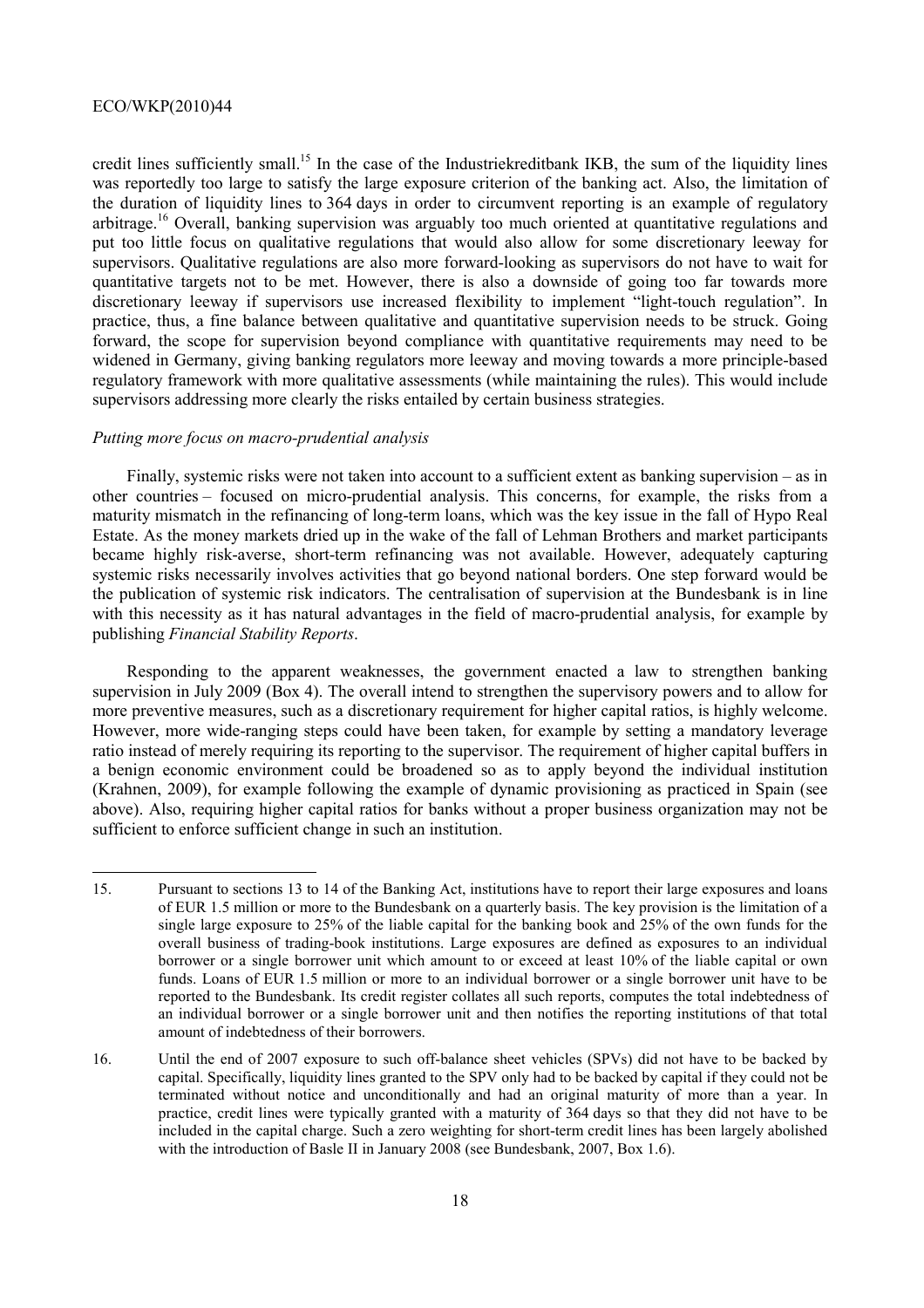#### *Introducing a framework for restructuring and winding-up systemically-relevant banks*

The government's initial use of *ad hoc* measures to bail out individual banks showed that the current mechanisms to handle banking crisis did not provide sufficient scope for an appropriate response to systemically relevant banks in distress. As in most other countries, there is thus the need for a new restructuring and winding-up regime. Ideally, such a scheme allows the negative system-wide effects of an individual bank failure to be limited, while keeping the costs for the taxpayer to a minimum and avoiding incentive distortions as best as possible. A critical element of such a framework should be that the state intervention takes place at a sufficiently early stage, so as to allow for preventive measures long before a potential bankruptcy.<sup>17</sup> A framework along these lines has recently been proposed by the Council of Economic Experts (Sachverständigenrat, 2009). Within the government, various draft laws have been put forward by the Ministry of Justice and the Ministry of Economics. The government should act quickly to put in place an efficient regime, not only to prepare for the next eventual large banking crisis but also to be prepared if individual institutions encounter difficulties during the remainder of the current crisis.

#### **Box 4. Government initiatives to strengthen banking supervision**

The core changes concerning banking supervision that are put in place by the Act on the Strengthening of Financial Market and Insurance Supervision (*Gesetz zur Stärkung der Finanzmarkt- und Versicherungsaufsicht*) implemented in July 2009 are the following:

- The BaFin may require higher capital ratios, for instance if it considers a bank's risk absorption capacity to be inadequate; this also allows the supervisor to require higher capital buffers in a benign economic environment. Higher capital ratios can also be required in case a bank does not have a proper business organization. In addition, the BaFin may also require higher liquidity ratios.
- Banks will have to report their leverage ratio (ratio of capitalization to total unweighted assets, including off-balance sheet assets and the settlement value (*Wiedereindeckungswert*) of derivatives).
- Dividend payout and coupon payments on hybrid instruments that exceed the annual net profit may be prohibited in case the supervisor considers that there is a danger of breaching minimum capital requirements (before this was only possible after the breaching).
- During crisis times, the BaFin may order a prohibition of payments by a domestic lender to a foreign parent-company (so-called ring fencing) to prevent the absorption of liquidity.
- The BaFin is entrusted with the authority to remove members from supervisory board at banks and insurance companies in case of incompetence or lack of reliability (conscientiousness). The *Banking Act* also regulates that supervisory board members are allowed to have at most five mandates in banking institutions and not more than two prior management members may be on the supervisory board.

 $\overline{a}$ 17. The thresholds for intervention should usefully consist of quantitative targets (the bank undershoots certain ratios), as done in the prompt corrective action framework if the US FDIC, but also allow for a sufficient qualitative assessment based on principles, as is the case in the UK's Banking Act (Bundesbank, 2009).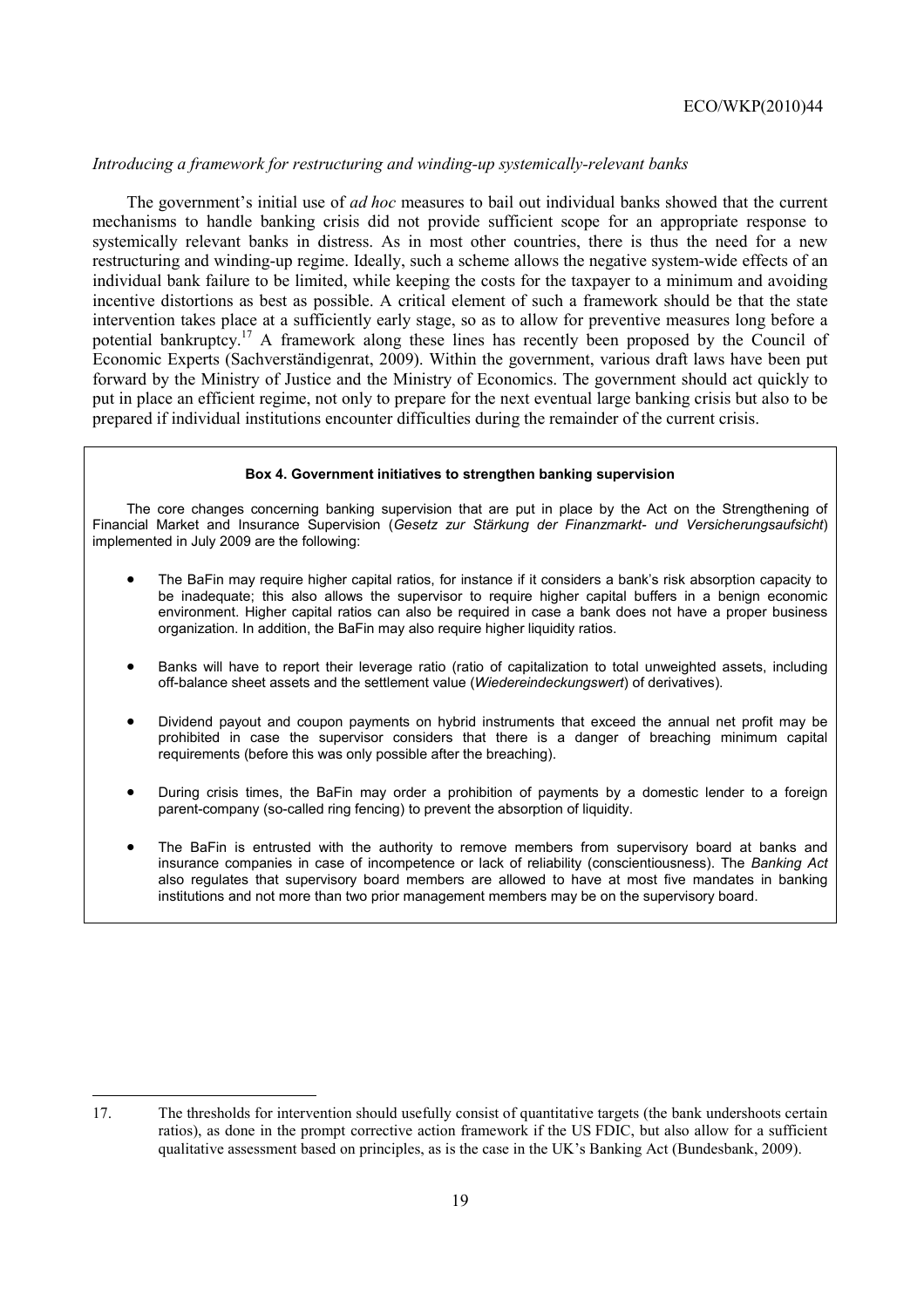#### **Box 5. Recommendations regarding the banking sector**

#### **Ensure that banks are adequately capitalized**

• Continue efforts to clean bad assets from banks' balance sheets and ensure that banks are adequately capitalized. The authorities should play an active role, by closely monitoring capital adequacy, notably including the application of stress tests, and maintaining support instruments in order to, if needed and as a last resort, provide public capital to those banks that are not able to raise funds from private sources.

#### **Reforming the** *Landesbanken* **and raising the efficiency of the banking system**

- Restructure the *Landesbanken*; options include privatization, consolidation into one entity and focusing on core activities. Make sure they have a viable business model.
- Ensure a level playing field between the savings banks and privately owned banks, *e.g*. by opening up the savings bank sector for private ownership as in other European countries.

#### **Banking regulation and supervision**

- Centralize supervision at the Bundesbank as planned but ensure that this leaves the institution with sufficient independence from the Ministry of Finance. Strengthen the macro-prudential elements of supervision.
- Widen the scope for supervision beyond compliance with quantitative requirements. Prevent regulatory arbitrage by continuing to move closer towards a more principle-based regulation. Supervisors should address more clearly than in the past the risks that certain business strategies entail.
- Consider introducing dynamic provisioning as well as a binding overall leverage ratio.
- Introduce a framework for restructuring and winding-up framework systemically-relevant banks that allows for a sufficiently early intervention by the government.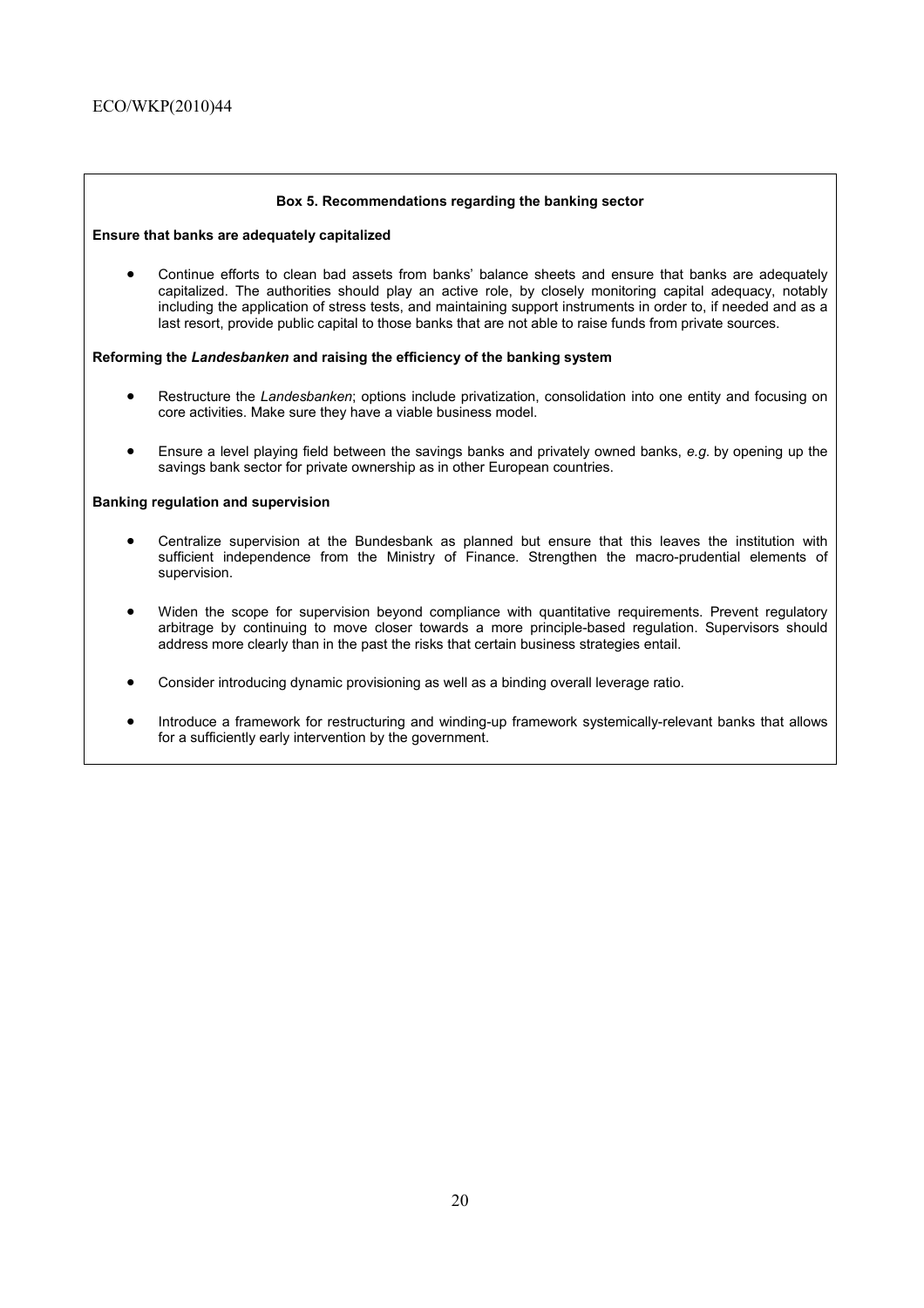#### **BIBLIOGRAPHY**

- Allen, F. and D. Gale (2004), "Competition and financial stability", *Journal of Money, Credit and Banking*, Vol. 36(3), pp. 453-480.
- Ayadi, R., R.H. Schmidt and S.C. Valverde (2009), *Investigating diversity in the Banking Sector in Europe – The performance and role of savings banks*, Center for European Policy Studies, Brussels.
- Beck, T. *et al.* (2009), "Bank Ownership and Stability: Evidence from Germany", *Deutsche Bundesbank Working Paper Series*, forthcoming. *www.voxeu.org/index.php?q=node/3549*.
- BIS (2009), "Strengthening the resilience of the banking sector", *Basel Committee on Banking Supervision Consultative Document*, December.
- Boyd, J.H., G. De Nicoló and A.M. Jalal (2006), "Bank risk-taking and competition revisited: New theory and new evidence", *IMF Working Papers*, No. 06/297.
- Brunner, A. *et al.* (2004), "Germany's three-pillar banking system Cross-country perspectives in Europe", *IMF Occasional Papers*, No. 233.
- Bundesbank (2006), *Financial Stability Review 2006*.
- Bundesbank (2007), *Financial Stability Review 2007*.
- Bundesbank (2009), *Financial Stability Review 2009*.
- Dawson-Kropf, M. and P. Rioual (2009), *German Landesbanken: Facing an uncertain future*, FitchRatings Germany Special Comment, October.
- Deutsche Bank Research (2004), "Gelungene Sparkassenreform in Schweden: Gesamter Bankenmarkt profitiert von Privatisierung und Konsolidierung", *EU-Monitor* No. 14, May.
- ECB (2008), *EU Banking Structures*, October.
- Fiorentino, E. and H. Herrmann (2009), "Effizienz und Wettbewerb im deutschen Bankensektor", *DIW Vierteljahreshefte zur Wirtschaftsforschung*, pp. 114-126.
- Fischer, K.-H. and C. Pfeil (2004), "Regulation and Competition in German Banking", in Krahnen, J.P and R.H. Schmidt (eds.), *The German Financial System*, Oxford University Press, pp. 291-349.
- Garcia Marco, T. and M.D. Robles-Fernandez (2008), "Risk-taking Behaviour and Ownership in the Banking Industry: The Spanish Evidence", *Journal of Economics and Business*, Vol. 60, pp. 332-54.
- Hackethal, A. (2004), "German banks and banking structure", in Krahnen, J.P. and R.H. Schmidt (eds.), *The German Financial System*, Oxford University Press, pp. 71-105.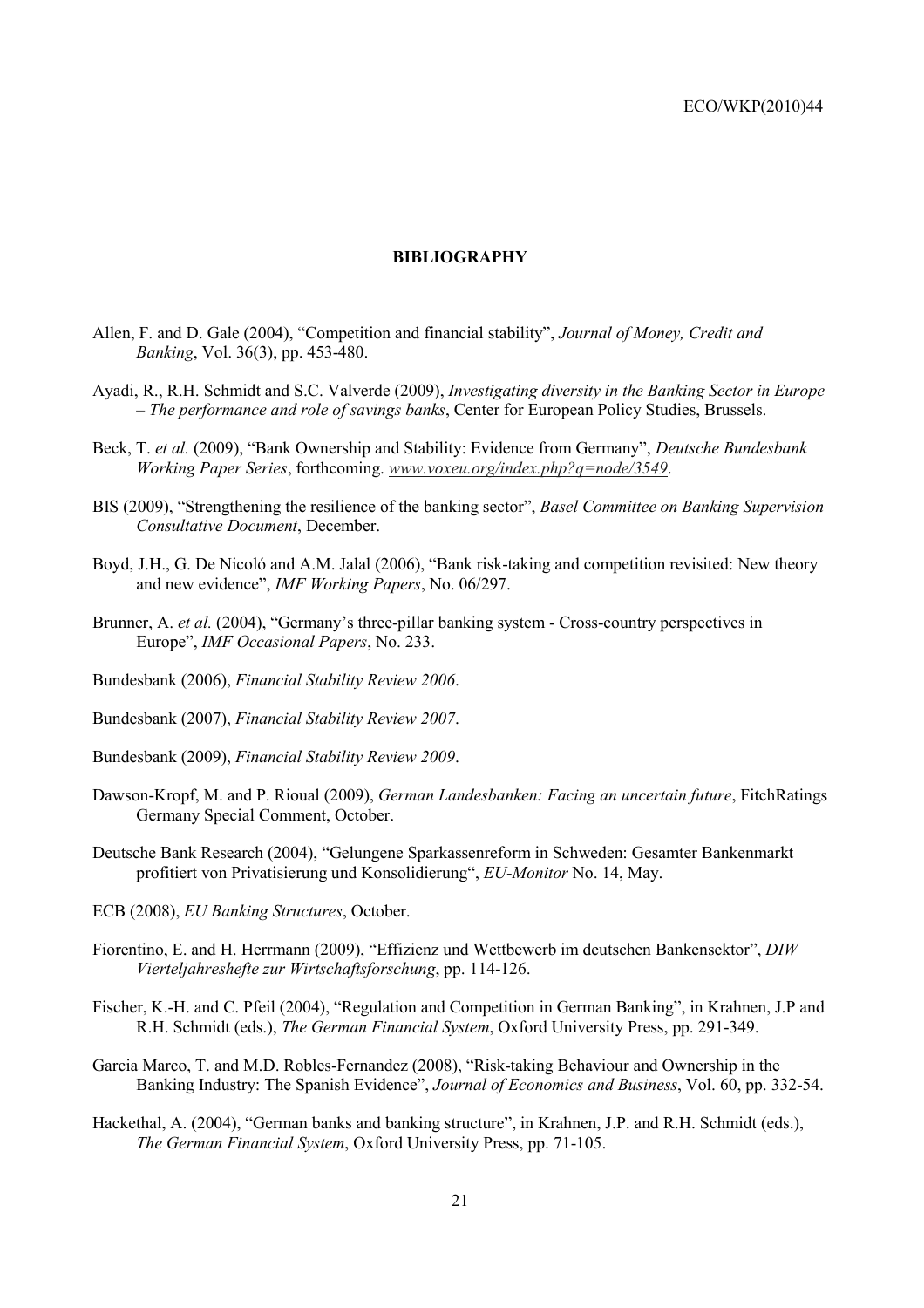- Hau, H. and M. Thum (2009), "Subprime crisis and board (in-)competence: Private *vs.* Public banks in Germany", *Economic Policy*, Vol. 24/60, pp. 701-752.
- Hartmann-Wendels, H. *et al.* (2009), *Arbeitsweise der Bankenaufsicht vor dem Hintergrund der Finanzmarktkrise*.
- Ianotta, G., G. Nocera and A. Sironi (2007), "Ownership Structure, Risk and Performance in the European Banking Industry", *Journal of Banking and Finance*, Vol. 31, pp. 2127-2149.
- IMF (2003), "Germany: Financial System Stability Assessment", *IMF Country Report*, No. 03/343.
- IMF (2009), "Germany: 2008 Article IV Consultation Staff Report", *IMF Country Report*, No. 09/15.
- Krahnen, J.-P. (2009), *Schriftliche Stellungnahme für die öffentliche Anhörung zu dem Gesetzentwurf der Bundesregierung "Entwurf eines Gesetzes zur Stärkung der Finanzmarkt- und der Versicherungsaufsicht" – Drucksache 16/12783 – im Finanzausschuss am 27.5.2009*, *www.bundestag.de/bundestag/ausschuesse/a07/anhoerungen/2009/133/Stellungnahmen/20- Krahnen.pdf*
- OECD (2009a), *Financial Market Trends*, 2009/1, OECD, Paris.
- OECD (2009b), *OECD Economic Surveys: Euro Area*, OECD, Paris.
- Quintyn, M., S. Ramirez and M.W. Taylor (2007), "The fear of freedom: Politicians and the independence and accountability of the financial sector supervisors", *IMF Working Papers*, No. 07/25.
- Rochet, J.-C. (2008), *Why are there so many banking crises?*, Princeton University Press.
- Sachverständigenrat zur Begutachtung der gesamtwirtschaftlichen Entwicklung (2008), *Das deutsche Finanzsystem: Effizienz steigern – Stabilität erhöhen*, Wiesbaden.
- Sachverständigenrat zur Begutachtung der gesamtwirtschaftlichen Entwicklung (2009), *Die Zukunft nicht aufs Spiel setzen – Jahresgutachten 2009*, Wiesbaden.
- Schmidt, R. and M. Tyrell (2004), "What constitutes a financial system in general and the German financial system in particular?", in Krahnen, J.P. and R.H. Schmidt (eds.), *The German Financial System*, Oxford University Press, pp. 19-67.
- Schrooten, M. (2009), "*Landesbanken*: Rettung allein reicht nicht", *DIW Wochenbericht*, No. 24.
- Sinn, H.-W. (1997), *Der Staat im Bankwesen Zur Rolle der Landesbanken in Deutschland*, Verlag Beck.
- Stolz, S.M. and M. Wedow (2009), "Extraordinary measures in extraordinary times Bank rescue operations in Europe and the US", *ECB Occasional Papers*, forthcoming.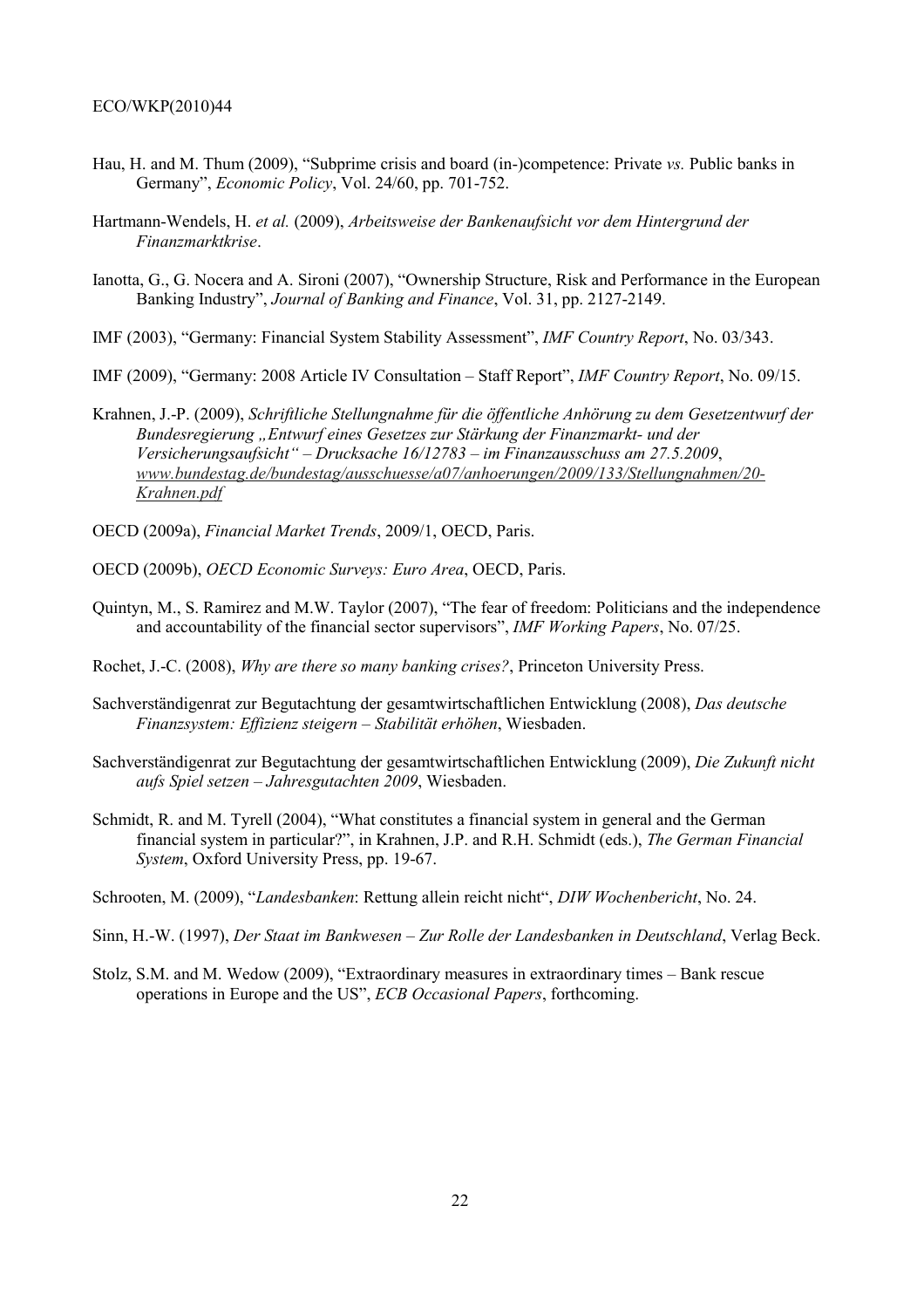### **WORKING PAPERS**

*The full series of Economics Department Working Papers can be consulted at www.oecd.org/eco/workingpapers/*

- 787. *Measuring competition in Slovenian industries estimation of mark-ups*  (June 2010) by Margit Molnar
- 786. Enhancing financial *stability through better regulation in Hungary*  (June 2010) by Margit Molnar
- 785. *Chile: Boosting productivity growth by strengthening competition, entrepreneurship and innovation*  (June 2010) by Cyrille Schwellnus
- 784. *Chile: Climbing on giants' shoulders: better schools for all Chilean children*  (June 2010) by Nicola Brandt
- 783. *Israel: Monetary and fiscal policy*  (June 2010) by Charlotte Moeser
- 782. *Policy options for reducing poverty and raising employment rates in Israel*  (June 2010) by Philip Hemmings
- 781. *Israeli education policy: How to move ahead in reform*  (June 2010) by Philip Hemmings
- 780. *Germany's growth potential, structural reforms and global imbalances*  (June 2010) by Isabell Koske and Andreas Wörgötter
- 779 *Energy policy and the transition to a low-carbon economy* (June 2010) by Jeremy Lawson
- 778 *Making the Luxembourg labour market work better* (June 2010) by Jeremy Lawson
- 777 *Coping with the job crisis and preparing for ageing: the case of Finland* (June 2010) by Henrik Braconier
- 776. *The political economy of fiscal consolidation*  (June 2010) by Robert Price
- 775. *Structural and cyclical factors behind current-account balances*  (May 2010) by Calista Cheung, Davide Furceri and Elena Rusticelli
- 774. *A framework for assessing green growth policies*  (May 2010) by Alain de Serres, Fabrice Murtin and Giusepppe Nicoletti
- 773. *Modeling institutions, start-ups and productivity during the transition* (May 2010) by Zuzana Brixiova and Balázs Égert